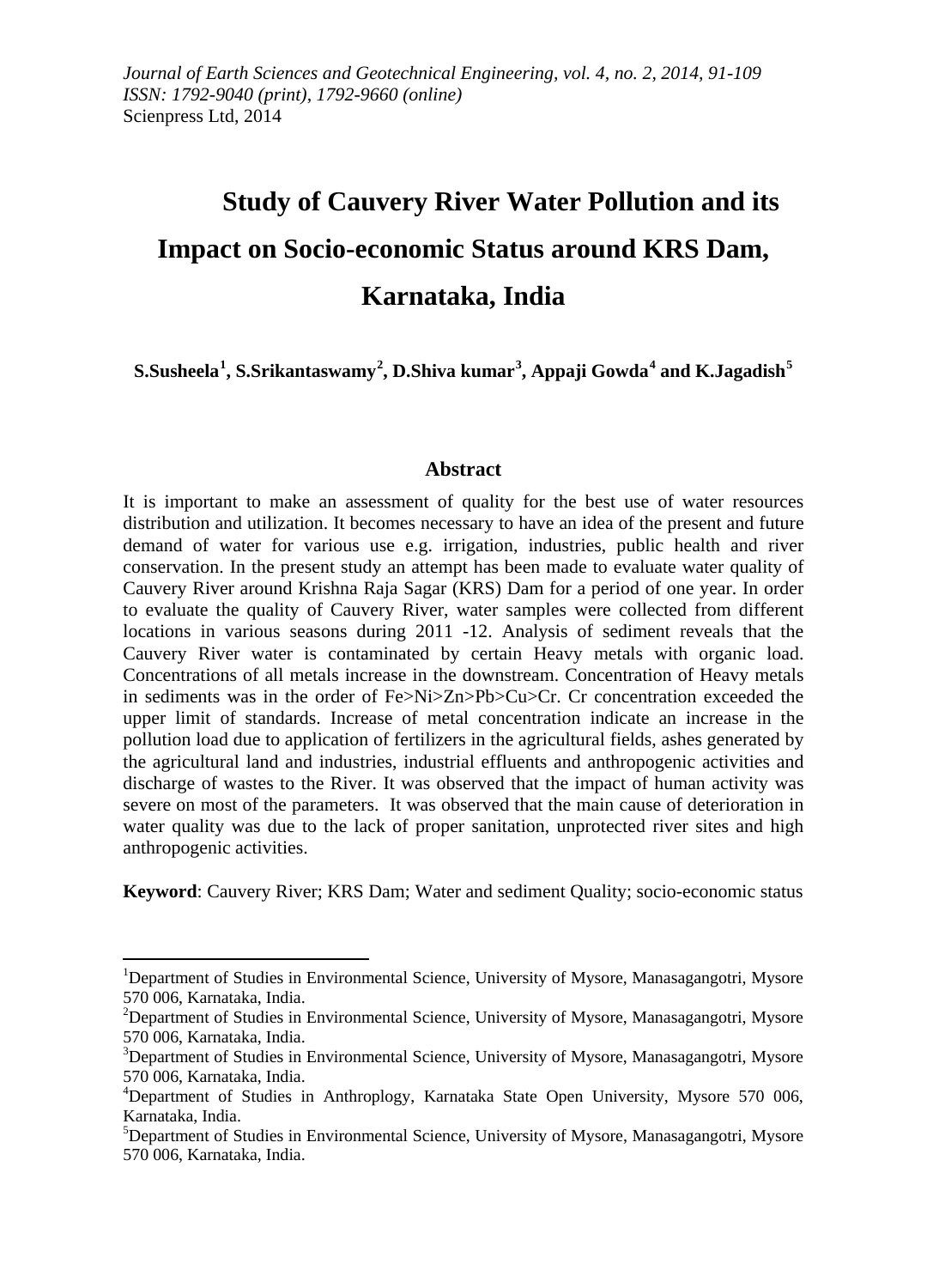### **1 Introduction**

Water has an intrinsic value and it is important to make it available to various uses. In addition, due to increasing growth of urbanization and industrialization, it has been deteriorating the water quality of the reservoir resources as discharge of sewage and municipal wastes into water bodies have negative impacts. In a broad term, water quality has always refers to the physical, biological, and chemical status of the water body of the particular period. Morris and Fan (1998) noted that impoundment of water in the reservoirs changes the concentration and the relation between discharge and concentration for many water-quality constituents. Human activities such as industrial and municipal effluents, land fill leaching, non point source such as run-off and atmospheric deposition have increased the flux of heavy metals in rivers (Salonons and Forstner, 1984; Tessier and Hare, 1996; Klavins *et al*., 2000).

Heavy metal gain access into aquatic bodies and soil through the natural geochemical processes and the discharge of treated, untreated wastewater into river water. The metal toxicity, mobility and bioavailability depend on speciation pattern rather than the total metal concentration.

Chemical leaching of bedrocks, water drainage basins and runoff from river banks are the primary natural sources of heavy metals accumulation. Compare to the natural sources of heavy metal pollution, anthropogenic discharges such as urban discharges and industrial waste water, combustion of fossil fuels, mining and smelting operations, processing and manufacturing industries, waste disposal including dumping, etc., are considered as major polluting sources (Klavins et *al*., 2000; Pardo *et al*., 1990; Yu *et al*. 2001; Upadhyay *et al*., 2006). Sediments are mixture of several components of mineral species as well as organic debris, represent as an ultimate sink for heavy metals discharged into environment (Luoma and Bryan 1981; Bettinetti *et al*., 2003; Abbas *et al*., 2009). Sediment plays a major role in identifying the pollution load of the river systems by heavy metals (Lietz and Galling1989; Huang *et al*. 1994; Lapaquellerie *et al*., 1995; Wardas *et al.,* 1996).

KRS dam is located across Cauvery River in Mandya District, Karnataka State, India (Figure 1). Similar to other resources, this river is also under environmental stress due to siltation, human encroachment, high macrophytic population and sewage input from various sources. There are number of drains discharging loads of sewage, domestic waste water and industrial effluents directly into the river. This Dam has influence of various anthropogenic activities and rapid pace of industrialization in the catchment areas upstream. In this manner, the river has received silt containing fertilizers, insecticides, pesticides which are used for agriculture upstream. There are many research studies about effluents of industrial spills cause serious problems of water pollution, especially the impact of distillery effluents and the ecology of Cauvery River was investigated. (Paramasivam & Sreenivasam, 1981).

The Cauvery river act as a source of drinking water, fishing and other domestic uses for the inhabitants. It is of immense importance that a periodical research and timely monitoring of the river water and sediments around KRS dam are very much needed. In the present study, water and sediment quality analysis of Cauvery River around KRS Dam has been carried out in order to determine the sources responsible for deterioration of water quality.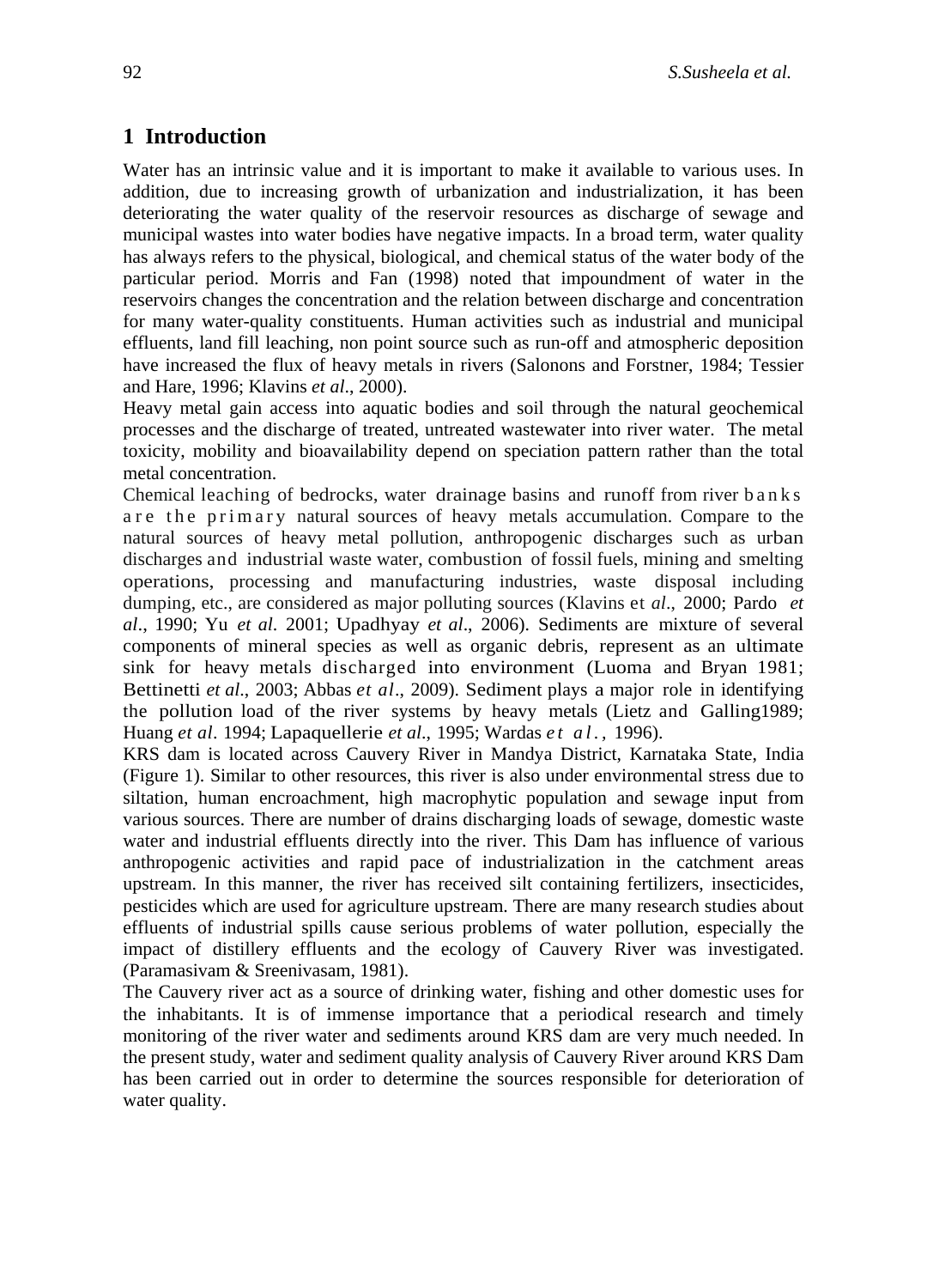## **2 Materials and Methods**

Cauvery River originates at Talakavery in the Western Ghats in the State of Karnataka and flows generally south and east through Karnataka. The river has many tributaries. Before the dam, there is confluence of three main rivers namely, Cauvery, Hemavathi and Laxmanatheertha.

The study area (Figure 1) is situated at elevation about 600 meters above mean sea level (MSL) and lies between latitude 12°25′30"N and longitudes 76°34′34" W. River traverses through south of Karnataka and Tamil Nadu and its length is about 750 Km. It serves as a major source of domestic, irrigation and industrial water supply. Subsequently, it receives untreated domestic waste water. This research work is focused on the KRS dam and it's downstream. The major land uses in the basin are agriculture (36%) and forests (38%), with the remaining areas being developed areas, wetlands. Samples were collected in different seasons, monsoon, post monsoon and pre monsoon. The sampling locations are spread throughout the study area and divided into as upstream of KRS Dam (two sampling station) and in the downstream (eight sampling stations) were selected. Sampling locations are given in Figure 2 and Table 1.

Water samples were collected as per standard method of sampling techniques. Some of the sensitive parameters such as temperature, pH and electrical conductivity, were determined directly in the field and for DO the samples were preserved for the subsequent laboratory analyses like electrical conductivity, pH, turbidity, BOD, total alkalinity, total solids, TDS, nitrate, phosphate and sulphate, These were analyzed within twenty four hours and subsequently total hardness, calcium, magnesium, sodium, potassium, were analyzed. The water analyses were carried out as per the methods described by APHA (2006).

#### **2.1 Socio-Economic Assessment**

Fishing communities and major markets of fishes are spread along the Cauvery river basin. However, the number of households within the communities varies. Small-scale fishermen are more vulnerable and are forced to migrate across the basin. Data were collected from both the primary and secondary sources. Primary data were collected from key informants—direct and indirect dependents. Household survey of fishermen households, labourers hired by fishermen (direct dependents) and middleman—traders (indirect dependents) were carried out. Secondary data sources include State Fisheries Department, and Karnataka State Fisheries Development Corporation and Fisheries cooperative societies. The study was conducted in Cauvery river basin from January 2011 to June 2011. The data were gathered through household survey. The survey was based on two criteria like water sources and socio-economic status. Interviews also carried out with traders. The sampling ensured representation of informants from different fishing sources like Reservoirs. In order to understand livelihoods, both men and women were interviewed due to women and men together contributed to the household economy through fishing.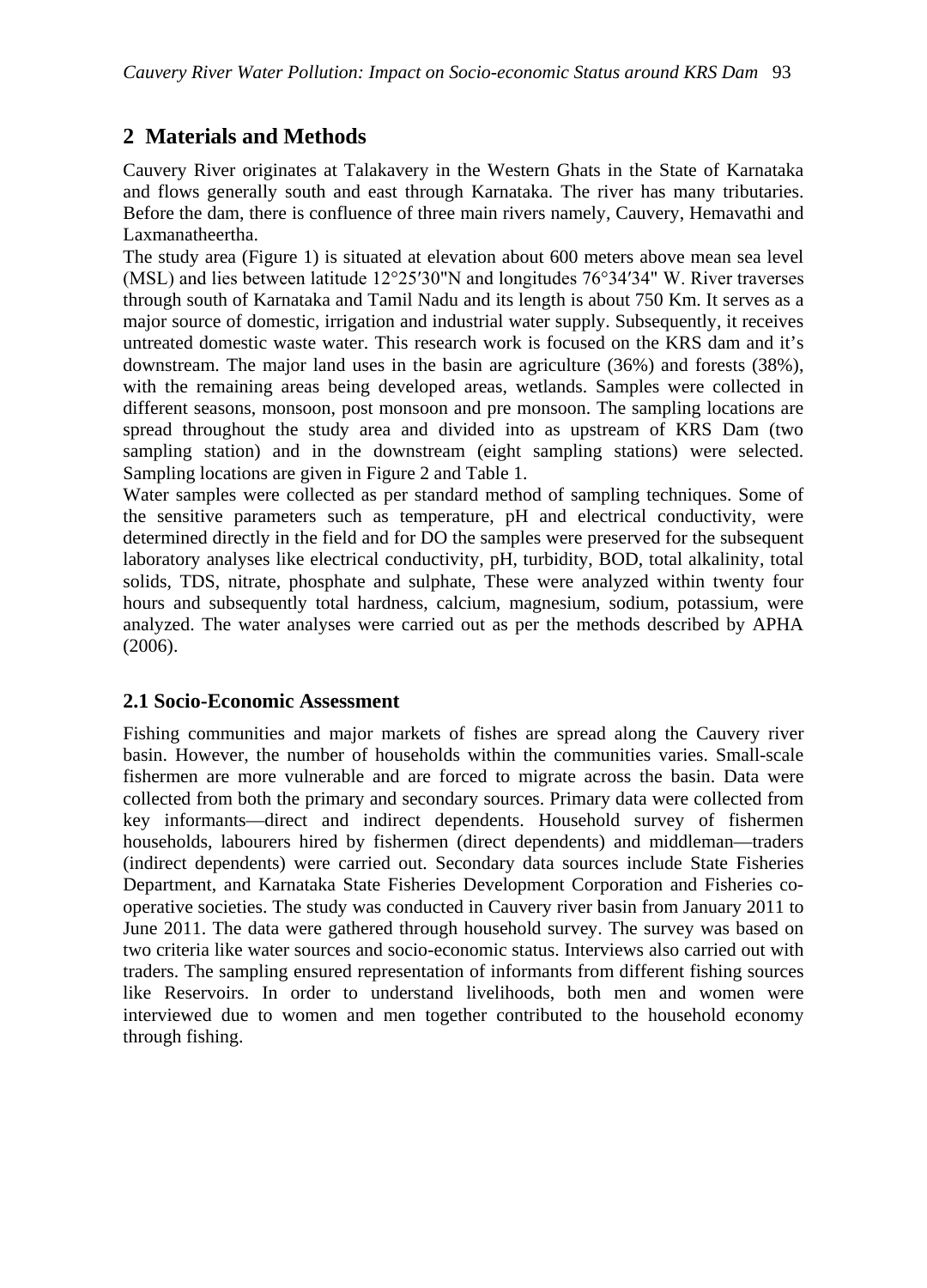## **3 Results**

#### **3.1 Water Quality Parameters**

The results are summarized in Tables 2- 4. All parameters are based on changeable water quality, like anthropogenic activities and natural phenomena. Therefore, DO, and BOD are determined to check the organic and inorganic pollution in water. In order to determine the accuracy of analysis of all parameters in each sample station, the total anions and cations are calculated based on the principle of electro-neutrality (Table 5).

The water temperature of a river is very important, as many of the physical, biological, and chemical characteristics of the river are directly affected by temperature. Most waterborne animal and plant life survives within a certain range of water temperatures, and few of them can tolerate extreme changes in this parameter. The water temperature is checked with a thermometer at the sample site Average of water temperature in summer was highest, 29.6 °C during April and  $26$  °C during August.

pH is ranged from a minimum of 6.82 at  $R_2$  in (downstream) in monsoon, to a maximum 8.62 at  $D_1$  station (upstream) in Pre monsoon. Higher pH always favors the fish production in reservoir. As per the WHO standards pH for aquatic life is in the range of 6.5-9.0 and for drinking purpose the standard is 6.5-8.5. The pH observed in the present study is similar with Kataria, et, al (1996).

Electrical conductivity (EC) is used as a basic index to select the suitability of water for agricultural purposes.. In the present study EC was minimum, 83  $\mu$ mhos/cm at R<sub>1</sub> and maximum, (290  $\mu$ mhos/cm) at R<sub>8.</sub>

Turbidity is caused due to presence of suspended matter, clay silt, colloidal organic particles, plankton and other microscopic organisms. In the present study turbidity found to be a minimum of 1 NTU at  $R_1$  and to a maximum of 6.72 NTU in downstream in monsoon; the minimum of 5.6 NTU at  $R_5$  to a maximum 15.2 NTU at  $R_3$  station in post monsoon, and the minimum of 1 NTU at  $R_2$  to a maximum 4.5 NTU at  $D_1$  station (upstream) in pre monsoon.

Total Dissolved solids (TDS) is a measure of the solid materials dissolved in the river water. This includes salts, some organic materials, and a wide range of other materials from nutrients to toxic materials. In the present study TDS ranged from minimum of 25 mg/l at R<sub>1</sub> to a maximum of 100 mg/l in R<sub>7</sub> during monsoon; and the minimum of 50 mg/l at  $D_2$  to a maximum 320 mg/l at  $R_6$ , it ranged  $R_7$  stations during post monsoon, from a minimum of 100 mg/l at  $D_1$  to a maximum 220 mg/l at  $R_6$  station in pre monsoon.

Alkalinity in this study ranged from 60-180 mg/l which was attributed to bicarbonate. Alkalinity was lowest during monsoon and during other times it was approximately constant and more than140 mg/l.

Total hardness is determined as  $CaCO<sub>3</sub>$  mg/l. Mainly TH causes from cations of calcium, magnesium, iron and strontium. In the present study, minimum of 34 mg/l at  $R_8$  station to a maximum of 44 mg/l at  $D_1$  during monsoon; the minimum of 80 mg/l at  $D_2$  to a maximum 102 mg/l at  $D_1$  stations during post monsoon, and the minimum of 116 mg/l at  $D_1$ ,  $R_3$  to a maximum 160 mg/l at  $R_8$  station in pre monsoon. Average hardness was lowest (37 mg/l) in monsoon.

Chloride level of water indicates the pollution degrading of water (Hasalam S. M., 1991). It is found in the form of Na<sup>+</sup>, K<sup>+</sup> and Ca<sup>++</sup> salts. Higher concentration of chloride is hazardous to human consumption and creates health problems. Desirable limit of chloride by ISI (1991) for drinking purpose is 250 mg/l. In the present study it varied from 26.58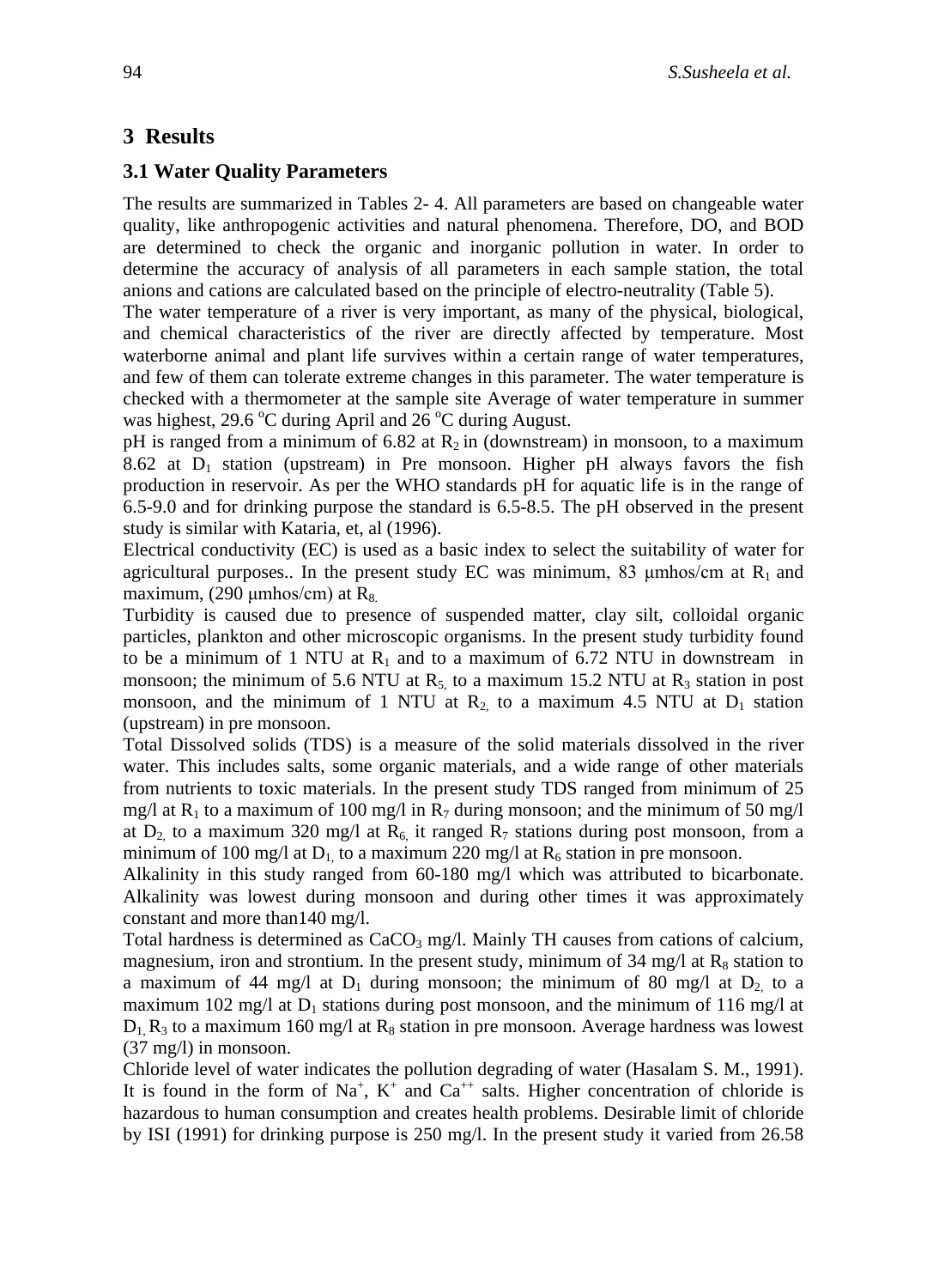mg/l at  $R_5$  station to a maximum of 51.4 mg/l in  $D_2$  during monsoon, the minimum of 27 mg/l at R<sub>8</sub> to a maximum 56.8 mg/l at D<sub>1</sub> stations during post monsoon, and the minimum of 56.8 mg/l at  $R_1$  to a maximum 124.96 mg/l at  $R_3$  station in pre monsoon.

Phosphate  $(PO_4^3)$  is readily taken by phytoplankton and it is necessary for plant and animal growth. It can be present in water in many forms. Higher value of phosphate in reservoir water is due to agricultural wastes and use of fertilizers. It may enter into surface water from man-generated wastes and run-off. In this study phosphate was noted a minimum of 0.07 mg/l at R<sub>6</sub> station to a maximum of 0.184 mg/l at  $D_2$  during monsoon; the minimum of 0.02 mg/l at  $R_5$  to a maximum 0.04 mg/l at most stations during post monsoon, and the minimum of 0.0048mg/l at R<sub>5</sub> to a maximum 0.0097mg/l at R<sub>8</sub> station in pre monsoon.

Nitrate is added by common sources such as fertilizers, animal wastes, septic tanks, municipal sewage treatment systems, and decaying plant debris. During monsoon, soil loss contributes to the increase of nitrogen concentration in river water, (Jingsheng Chen et, al, 2000). In the present study nitrate ranged from a minimum of 0.037 mg/l at  $R_1$ station to a maximum of 4.04 mg/l at  $D_2$  during monsoon; and the minimum of 0.02 mg/l at R5, to a *maximum* of *0.04* mg/l at most stations during post monsoon, and the minimum of 0.0035 mg/l at  $R_1$  to a maximum of 0.088 mg/l at  $D_2$  station in pre monsoon.

The Dissolved Oxygen (DO) test measures the amount of life-sustaining oxygen dissolved in the water. This oxygen is available for fish, invertebrates, and all other aquatic animals. Most aquatic plants and animals need oxygen to survive. Depletion of DO in water is due to high temperature or added materials would increase microbial activity, (Kataria, et, al., 1996). In the present study, it varied from 3.8 mg/l at  $R_3$  station to a maximum of 6.3mg/l at R<sub>8</sub> during monsoon; and the minimum of 2.42mg/l at R<sub>5</sub> to a *maximum* 3.6 mg/l at  $D_1$ ,  $R_1$ ,  $R_2$  stations during post monsoon, and the minimum of 6.1mg/l at  $R_3$  to a maximum 11.7mg/l at  $R_8$  station in pre monsoon.

The Biochemical Oxygen Demand (BOD) is a measure of the amount of biological pollutions. Naturally, Bacteria utilize organic matter in their respiration and remove oxygen from the water. Here, BOD varied from 0.3 mg/l at  $R_1$ ,  $R_2$ ,  $R_3$  and  $R_4$  stations to a maximum of 1.05 mg/l in  $R_7$ ,  $R_8$  during monsoon; and the minimum of 1 mg/l at all station in downstream, to a *maximum* 1.5 mg/l at upstream stations during post monsoon, and the minimum of 1.8 mg/l at  $D_1$  to a maximum 3.5 mg/l at  $R_3$  station in pre monsoon.

#### **3.2 Sediment Quality Analysis**

The variation of pH during the three seasons is shown in Figure 2**.** The pH analysis of sediment samples during Pre-monsoon varies from 6.9-8.9, during Monsoon 6.4-8.5, and during Post monsoon it ranges between 6.9-8.1. From the result obtained the pH of the river sediment shows slightly turning into alkaline.

pH is having negative correlation among all the parameters except Calcium and Magnesium. Electrical conductivity (EC) is a measure of ions present in the sample. The conductivity of a solution increases with the increases amount of ions.

Electrical conductivity indicates the presence of soluble salts in the sediments. In the present work, EC of sediment samples shows a range 65-85dS/cm during pre monsoon, 71-88 dS/cm in Monsoon and for Post Monsoon it ranges from 63.4-86 dS/cm. Due to the more concentration of dissolved solids in the river sediments, EC values goes on increasing. Electrical Conductivity values of sediment samples were found to be in unsafe range. This indicates the release of wastes into the river through anthropogenic activities.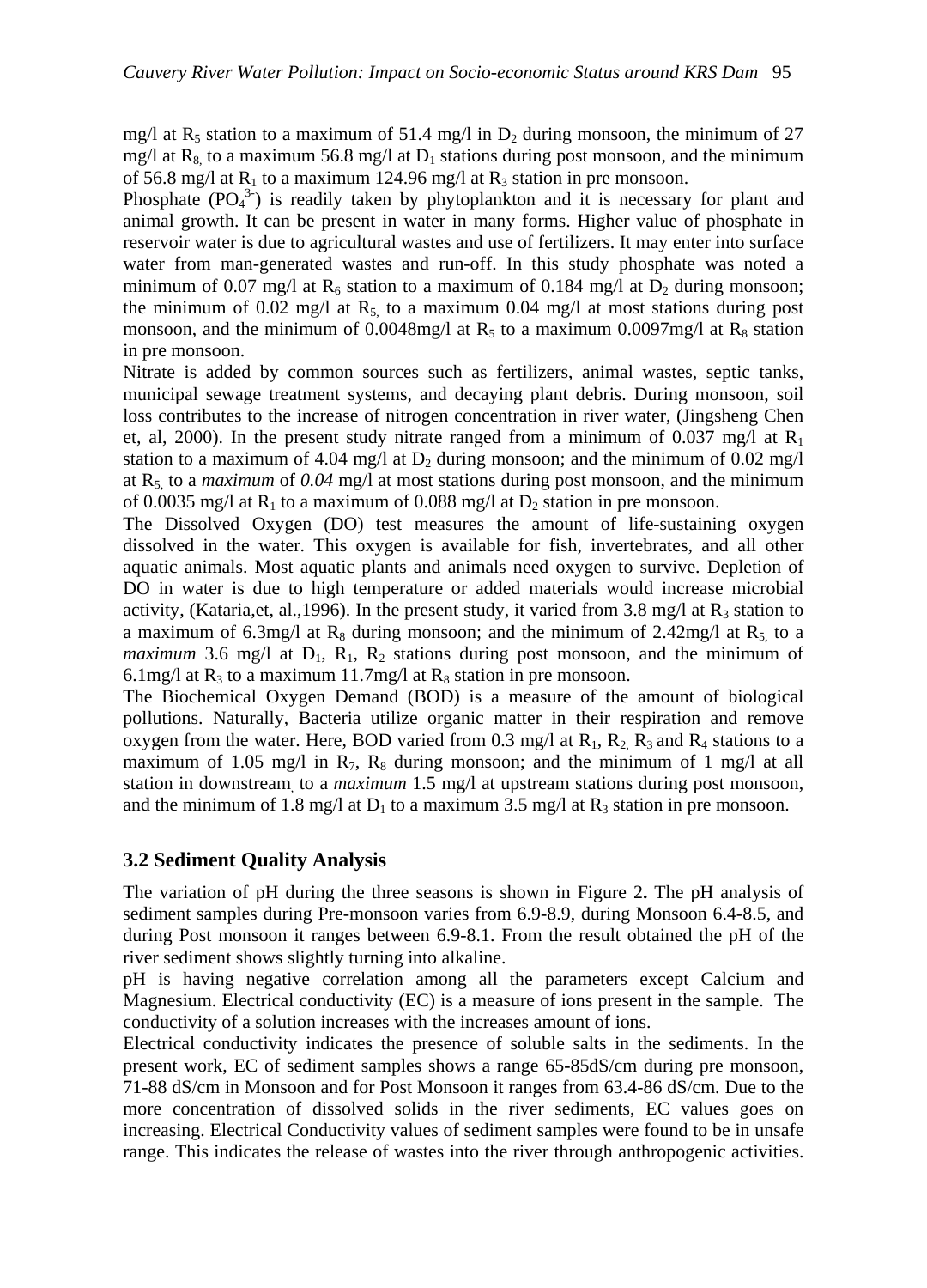EC variations for Pre-monsoon, Monsoon and Post-monsoon seasons are shown in Figure 4.

Sodium is a component of Sodium Chloride (NaCl) and very important compound found everywhere in the living environment. Sodium is a compound of many foodstuffs for instance of common salt. It is necessary for humans to maintain the balance of the physical fluids system. The Sodium contents of Cauvery River sediments ranges from 11.10-12.95 mg/kg during Pre-monsoon, 7.13-8.42 mg/kg in Monsoon and 9.10-11.32 mg/kg for Post-monsoon. The correlation between Sodium and Magnesium is positive and negative with all the remaining parameters. The variations in Sodium concentrations are shown in Figure 5.

Potassium is not an integral part of any major plant component but it plays a key role in a vast array of physiological process vital to plant growth from protein synthesis to maintenance of plant and water balance. It ranges between 1.38-7.54 mg/kg during Premonsoon, 1.10-2.65 mg/kg during Monsoon and 1.38-2.68 mg/kg during Post monsoon. Figure 6 represents the variations in potassium concentration in sediments. High concentration of available Potassium is due to the weathering of minerals and release potassium ions, these ions are adsorbed onto the cation exchange sites. The lower concentration of available Potassium at station  $P_2$  may be due to less mineral weathering in the river sediment.

Calcium promotes the activity of soil bacteria concerned with the fixation of the free nitrogen or the formation of nitrates from organic forms of nitrogen. Calcium deficiency is commonly associated with the acidity, which will lead to the accumulation of toxic salts of iron, aluminium and manganese in the sediments. Magnesium is essential for all organisms and is not toxic under normal circumstances. Deficiencies of magnesium are much more common than problems concerned with toxicity. Magnesium is a key plant nutrient and is essential for photosynthesis in plants, where it forms the active site in the chlorophyll enzyme molecule.

In the present study the concentration of calcium in the sediments ranges from 4.93-6.78 mg/kg during Pre-monsoon, 2.45-4.125 mg/kg during Monsoon and 3.15-4.843 mg/kg during Post- Monsoon. Magnesium values varied between 0.69-1.42 mg/kg during Pre-Monsoon, 0.64-1.21 mg/kg during Monsoon and0.69-1.42 mg/kg during Post-Monsoon. In the statistical analysis Calcium and Magnesium content are positively correlated with the organic carbon, pH, EC and Sodium. The variations in concentrations of Calcium and Magnesium are shown in Figure 7 and Figure 8 respectively.

The organic carbon represents the organic matter in the sediment. The dead organic matter gets deposited in the bottom and undergoes chemical and bacterial decomposition. Estimation of organic carbon can serve as an important tool in determining the status of food available to the benthic fauna and also indicates the extent to which the bottom sediment is fertile for the subsistence of benthic fauna. The organic carbon also exerts an influence on the available phosphorus level in the soil. Jhingran (1991) described that, the carbon is the common constituent of all organic matter and is a measure of bacterial activity. The % Organic carbon of the sediments in the Cauvery River ranged from 0.2- 0.93 % during Pre-Monsoon, 0.19-0.63 % Monsoon and 0.20-0.93 % during Post Monsoon. The results of organic carbon of study area, shows a highest range of 0.93% in Pre-Monsoon season. From the organic carbon result the sediment quality of the Cauvery River has increases their fertility due to the influx of the contaminants from anthropogenic activities and discharge of domestic wastes directly to the river. Graphical representation of Percentage of Organic carbon is shown in Figure 9.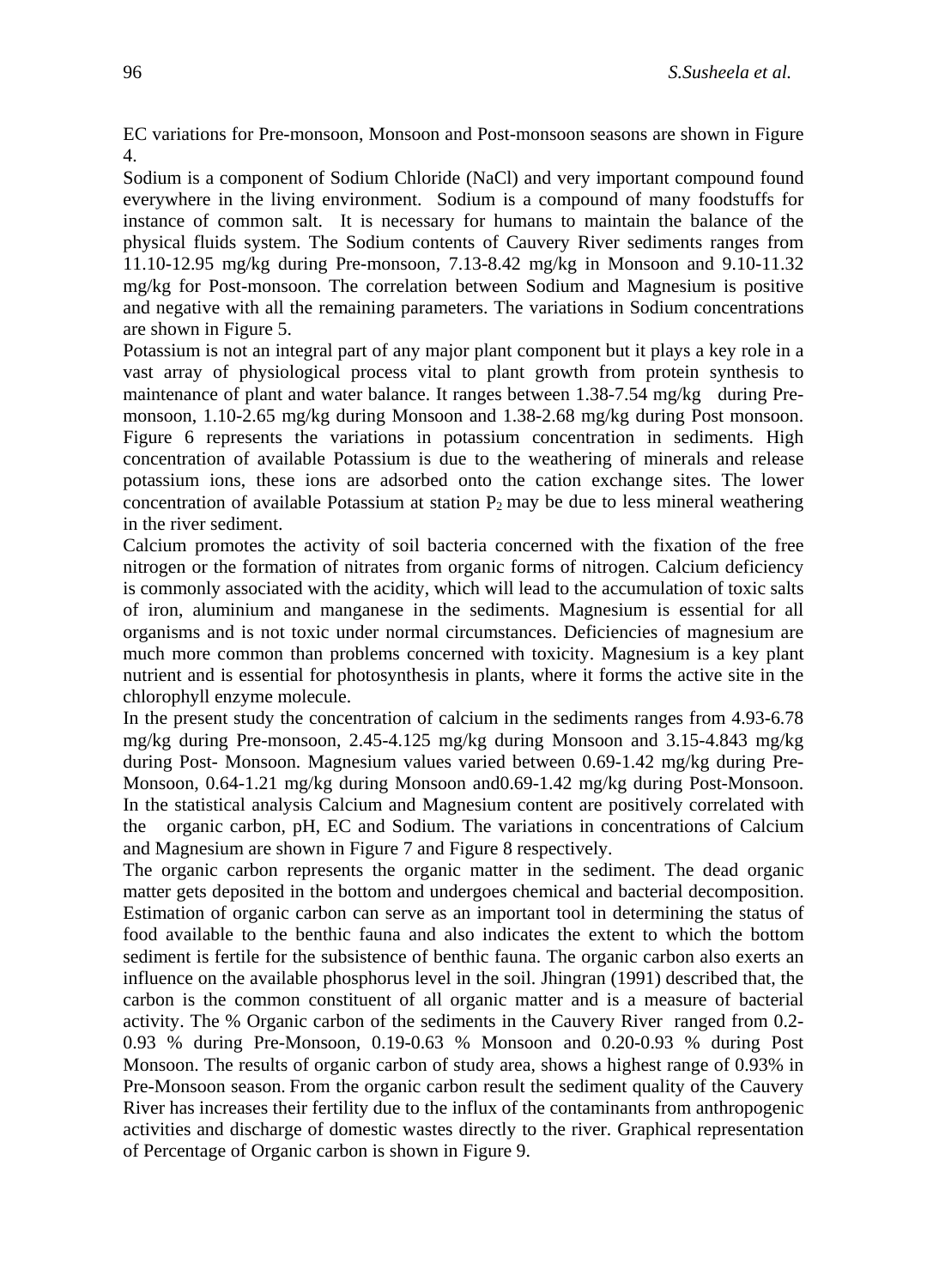Nitrate is a necessary primary macro nutrient for plants that stimulates plant growth and is usually added as a fertilizer but can also be found in sediments as nitrate, ammonia, organic nitrogen or nitrite. Nitrate is a useful form of nitrogen because it is biologically available to plants and is therefore a valuable fertilizer. However, excessive levels of nitrate in soils and sediments can produce negative health impacts on humans and animals. The Nitrate content in sediments of the Cauvery River ranged from 2.8-3.3 mg/kg during Pre- Monsoon, 1.0-2.9 mg/kg during Monsoon and 1.9-4.6 mg/kg during Post-Monsoon. Increase of Nitrate concentration indicates the pollution level of the river. Increase of Nitrate level is due the domestic waste discharge into the river. The presence of significant quantities of Nitrates in sediment samples indicated that, the river water is getting polluted day to day due to discharging of industrial effluent along with the sewage and agricultural runoff to the river system. Contamination primarily occurs because many chemicals bind to organic or inorganic particles that eventually settle to the bottom of rivers and reservoirs. Once contaminants are bound to a particle surface into its interior matrix, they become less likely to be bio-transformed and desorption is usually very slow; therefore, sorbed contaminants will reside for long periods in the sediment. This is promoted largely by the very high surface area of these particles and the tendency for higher concentrations of organic matter in the fine particles that absorb organic contaminants. Variations in Nitrate concentrations are shown in Figure 10.

#### **3.3 Socio-Economic Status**

Local communities have observed negative impacts from the Cauvery River, when large amounts of water released from the KRS dam, causing massive downstream flooding. In the rainy season, floods caused by water releases from the dam, has damaged agricultural crops and flooded village's property along the Cauvery river stretch. Communities present in the downstream have been impacted by water level fluctuations. Massive surges of water over 2 m high have caused large amounts of riverbank erosion. During the dry season activities like fishing has been severely disturbed since lesser quantity of water. However, local communities opined that the water quality problems originated with the entering of toxic elements river system. Irregular fluctuation of water level in the Cauvery River has seriously affected the vegetation, birds, reptiles and various aquatic life forms.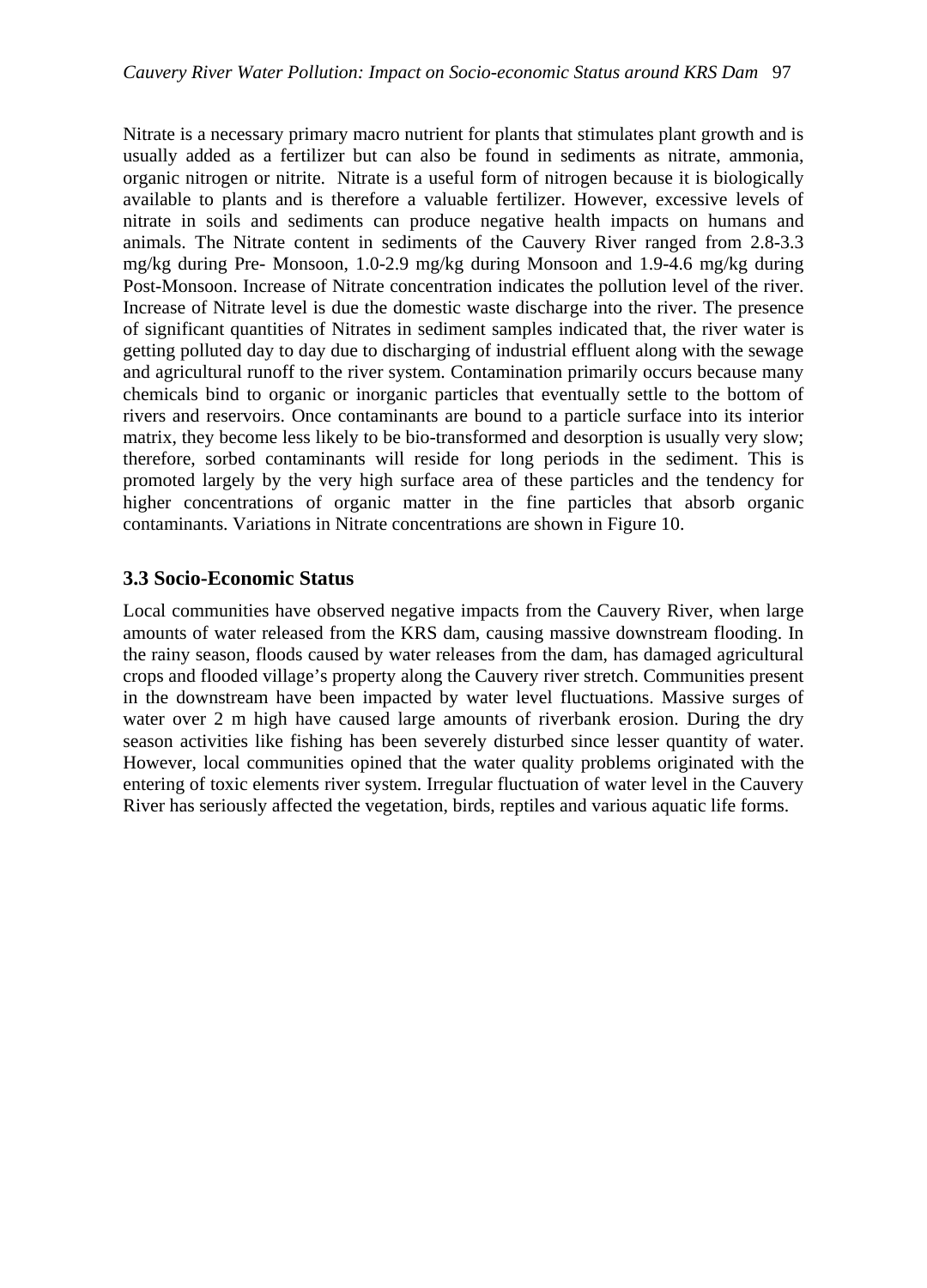## **4 Figures and Tables**



Figure 1: Map of Cauvery River basin in India



Figure 2: Map of sample location sites around K.R.S. dam of cauvery River Basin



Figure 3: Variations in pH of Sediments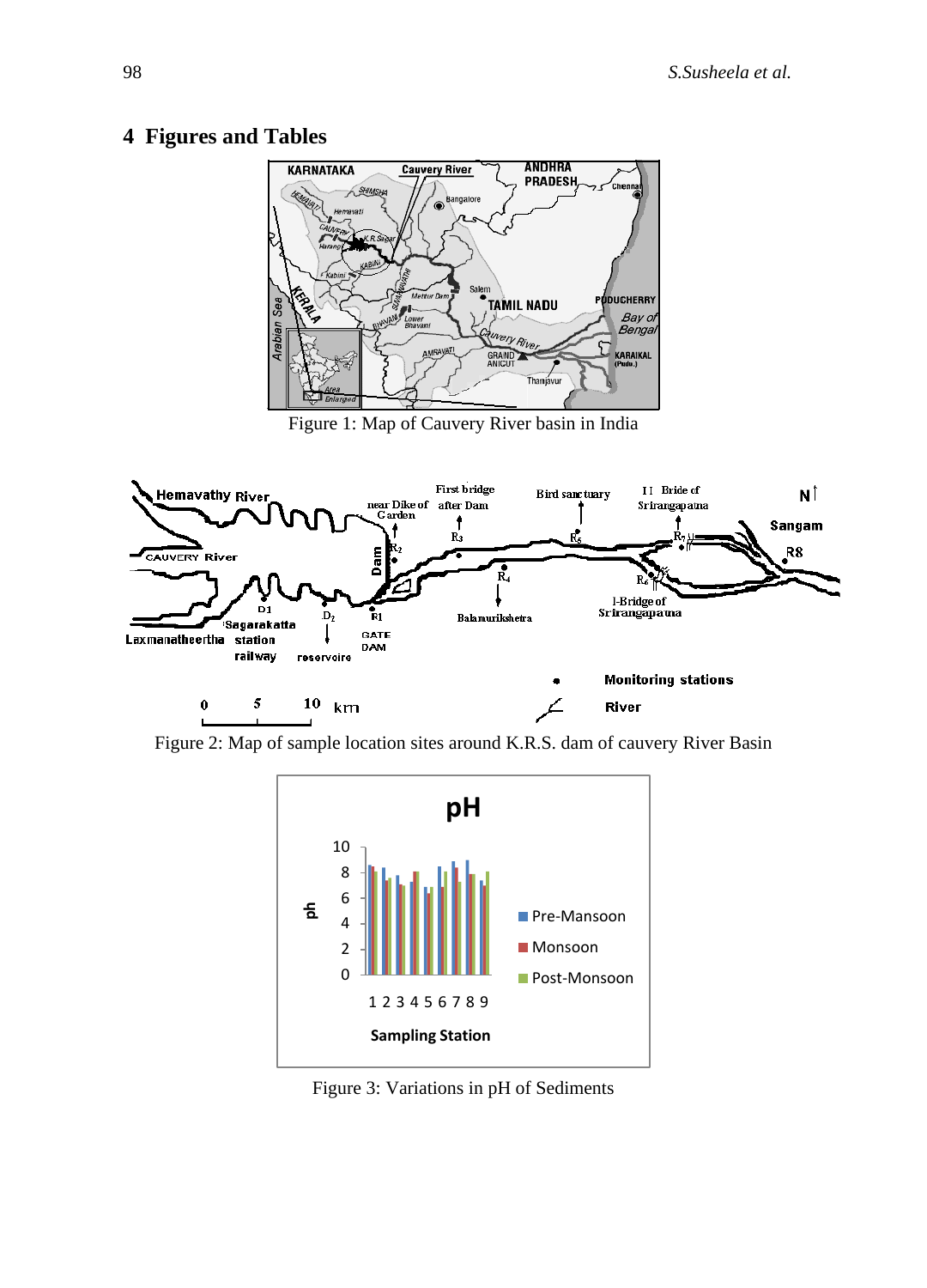

Figure 4: Variations of EC



Figure 5: Variations of Sodium



Figure 6: Variations of Potassium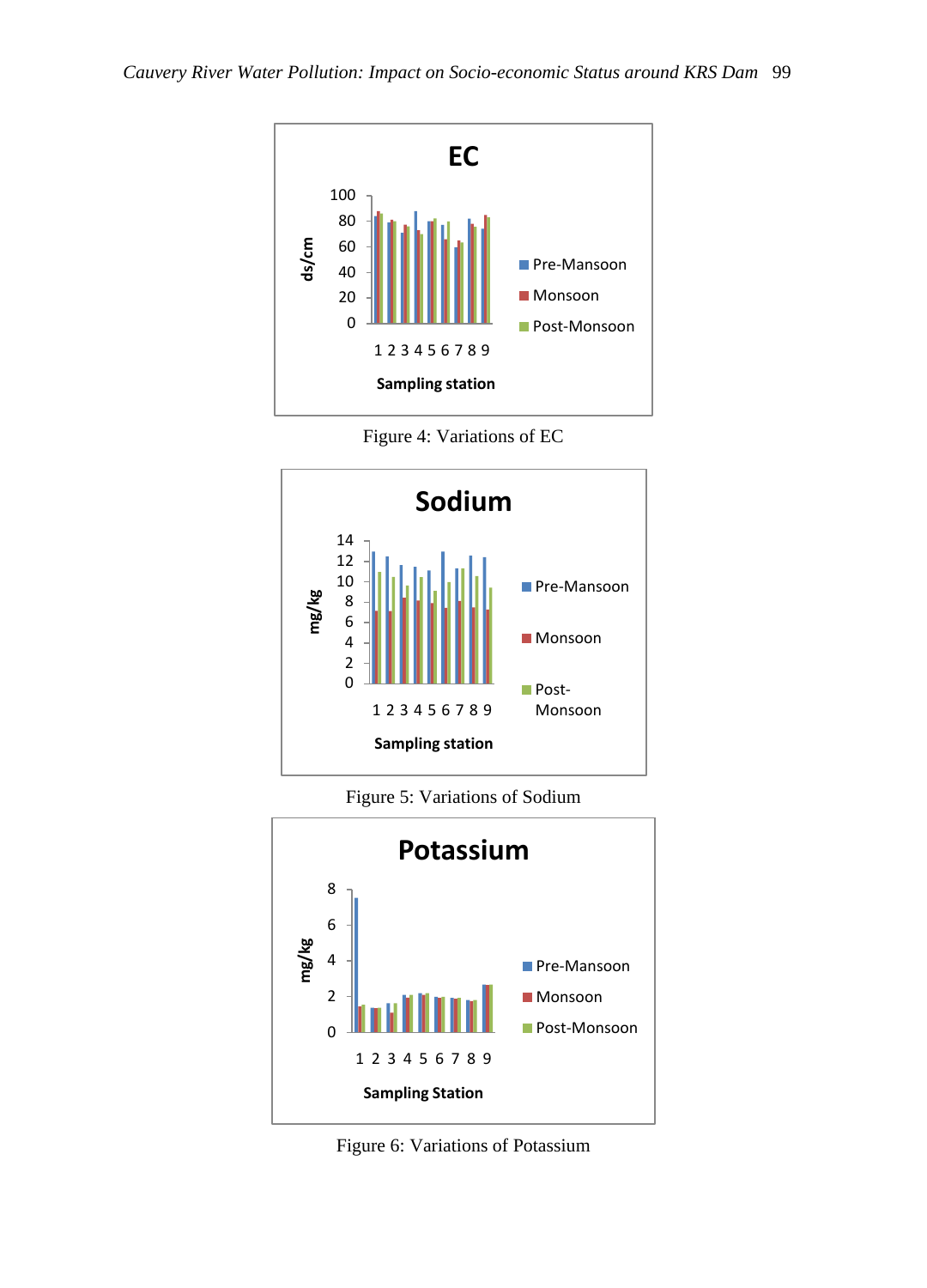





Figure 8: Variations of Magnesium



Figure 9: Variations of Organic Carbon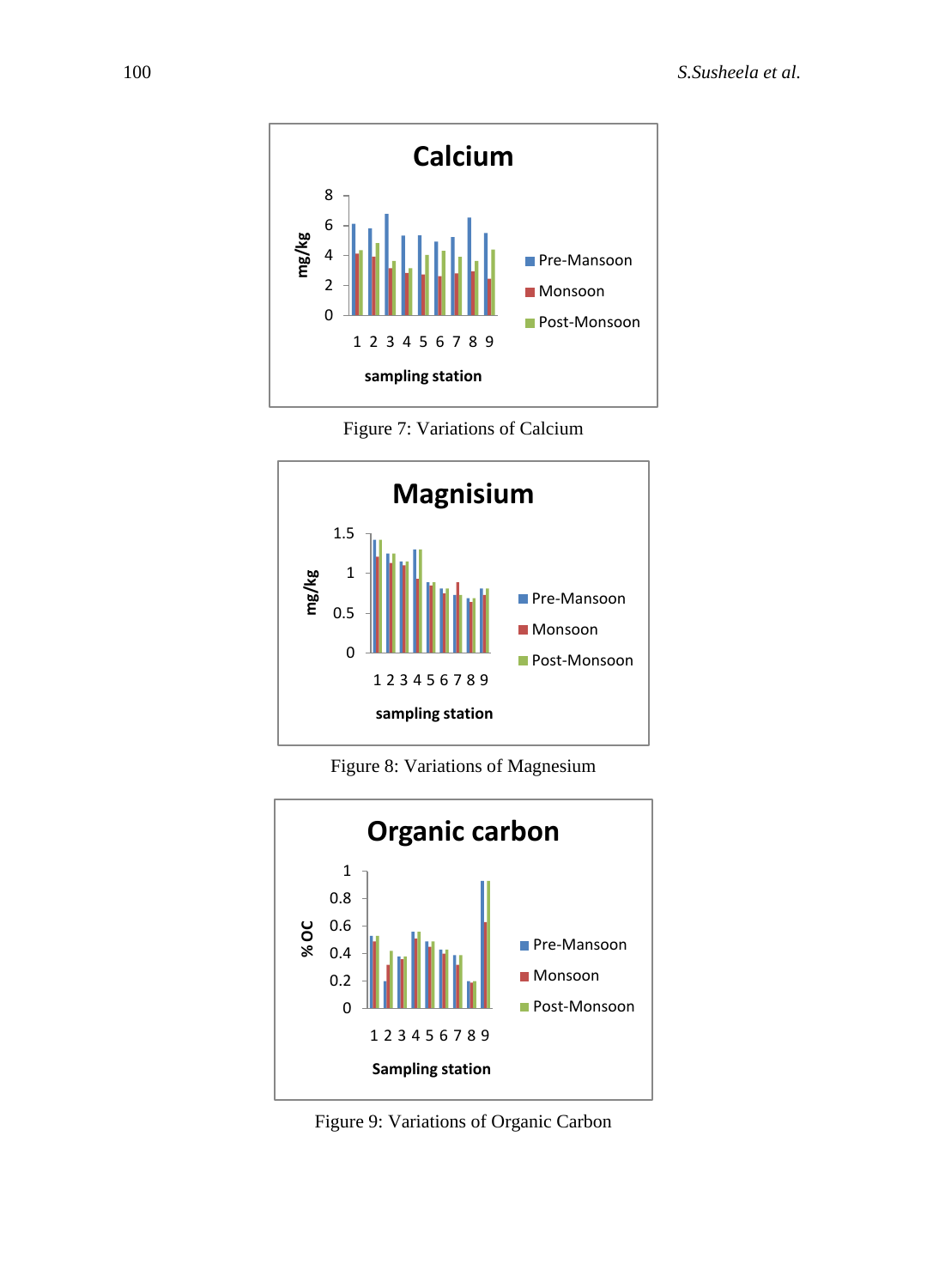

Figure 10: Variations of Nitrate

| N <sub>0</sub> | <b>Station No.</b> | Location                              |
|----------------|--------------------|---------------------------------------|
| 1.             | $\mathbf{D}_1$     | <b>Upstream of dam -North bank</b>    |
| 2.             | $\mathbf{D}_2$     | <b>Upstream of dam-</b> Chikkarahalli |
| 3.             | $\mathbf{R}_1$     | Downstream-KRS Dam                    |
| 4.             | $\mathbf{R}_2$     | Downstream-Balmuri                    |
| 5.             | $\mathbf{R}_3$     | Downstream - Yedmuri                  |
| 6.             | $\mathbf{R}_4$     | Downstream-Belagola                   |
| 7.             | $\mathbf{R}_5$     | Downstream-Pump house                 |
| 8.             | $\mathbf{R}_{6}$   | Downstream-Birds sanctuary            |
| 9.             | $\mathbf{R}_{7}$   | Downstream-Temple                     |
| 10.            | $\mathbf{R}_8$     | Downstream-Nimishambha temple         |

| Table 1: Location of sampling stations |  |  |  |  |  |
|----------------------------------------|--|--|--|--|--|
|----------------------------------------|--|--|--|--|--|

| Table 2: Physico-Chemical analysis of Upstream & Downstream CAUVERY River water |  |                               |  |  |
|---------------------------------------------------------------------------------|--|-------------------------------|--|--|
|                                                                                 |  | of KRS Dam during pre monsoon |  |  |

| <b>Number</b>           | <b>Parameters</b>           |             | <b>Stations</b> |                |                |                                                        |                |                  |                     |                  |                |  |  |
|-------------------------|-----------------------------|-------------|-----------------|----------------|----------------|--------------------------------------------------------|----------------|------------------|---------------------|------------------|----------------|--|--|
|                         |                             | $D_1$       | $\mathbf{D}_2$  | $R_1$          | $\mathbf{R}_2$ | $\mathbf{R}_{3}$                                       | $\mathbf{R}_4$ | $\mathbf{R}_{5}$ | $\mathbf{R}_{6}$    | $\mathbf{R}_{7}$ | $\mathbf{R}_8$ |  |  |
| 1                       | <b>Turbidity</b>            | 4.5         | 1.5             | $\overline{2}$ | 1              | 2.5                                                    | $\overline{2}$ | $\overline{2}$   | 3                   | 3                | 1              |  |  |
| $\mathbf{2}$            | pН                          | 8.62        | 8.5             | 7.61           | 7.48           | 8.05                                                   | 7.81           | 7.61             | 7.51                | 8.12             | 8.15           |  |  |
| 3                       | DO                          | 7.2         | 7               | 7.2            | 7              | 6.1                                                    | 10.8           | 7.8              | 8.9                 | 9.2              | 11.7           |  |  |
| $\overline{\mathbf{4}}$ | <b>BOD</b>                  | 1.8         | 2.7             | 2.5            | 2.5            | 3.5                                                    | 2.5            | 2.5              | 2.5                 | 2.6              | 2.6            |  |  |
| 5                       | <b>TS</b>                   | 310         | 260             | 320            | 360            | 340                                                    | 350            | 360              | 370                 | 380              | 340            |  |  |
| 6                       | NO <sub>3</sub>             |             | 0.035 0.088     | 0.0035         | 0.047          | 0.047                                                  | 0.0054         | 0.037            | 0.028               | 0.028            | 0.028          |  |  |
| $\overline{7}$          | $Cl^+$                      | 96.6        | 76.67           | 56.8           | 113.6          | 124.96                                                 | 85.2           | 99.4             | 93.72               | 133.5            | 105.08         |  |  |
| 8                       | $PO4-3$                     |             | 0.008 0.007     | 0.0089         |                | $ 0.0089 0.00778 0.0065 0.0048 0.0058 0.00778 0.0097 $ |                |                  |                     |                  |                |  |  |
| 9                       | <b>Alkalinity</b>           | 129.7 121.1 |                 | 138.4          | 138.4          | 103                                                    |                |                  | 147.05 155.7 164.35 | 155.7            | 155.7          |  |  |
| 10                      | TН                          | 116         | 128             | 116            | 124            | 116                                                    | 140            | 132              | 140                 | 152              | 160            |  |  |
| 11                      | <b>TDS</b>                  | <b>100</b>  | <b>110</b>      | 140            | 100            | 150                                                    | 140            | 140              | 220                 | 180              | 200            |  |  |
| 12                      | $\overline{Ca}^{+2}$        | 25.7        | 17.62           | 22.42          | 28.83          | 25.7                                                   | 24.03          | 32.06            | 25.7                | 33.64            | 38.5           |  |  |
| 13                      | $\overline{\text{Mg}^{+2}}$ | 12.64       | 20.5            | 14.64          | 12.69          | 12.64                                                  | 19.51          | 12.67            | 18.5                | 16.6             | 15.58          |  |  |
| 14                      | $Na+$                       | 80.7        | 78.7            | 54.6           | 41.6           | 168.5                                                  | 147.5          | 159              | 152.5               | 163              | 231            |  |  |
| 15                      | $K^+$                       | 3.5         | 4.4             | 2.5            | 1.6            | 4.4                                                    | 4.6            | 5.6              | 5.6                 | 6.7              | 1.4            |  |  |
| 16                      | HCO <sub>3</sub>            | 129.7       | 121.1           | 138.4          | 138.4          | 173                                                    | 147.05 155.7   |                  | 164.35              | 155.7            | 155.7          |  |  |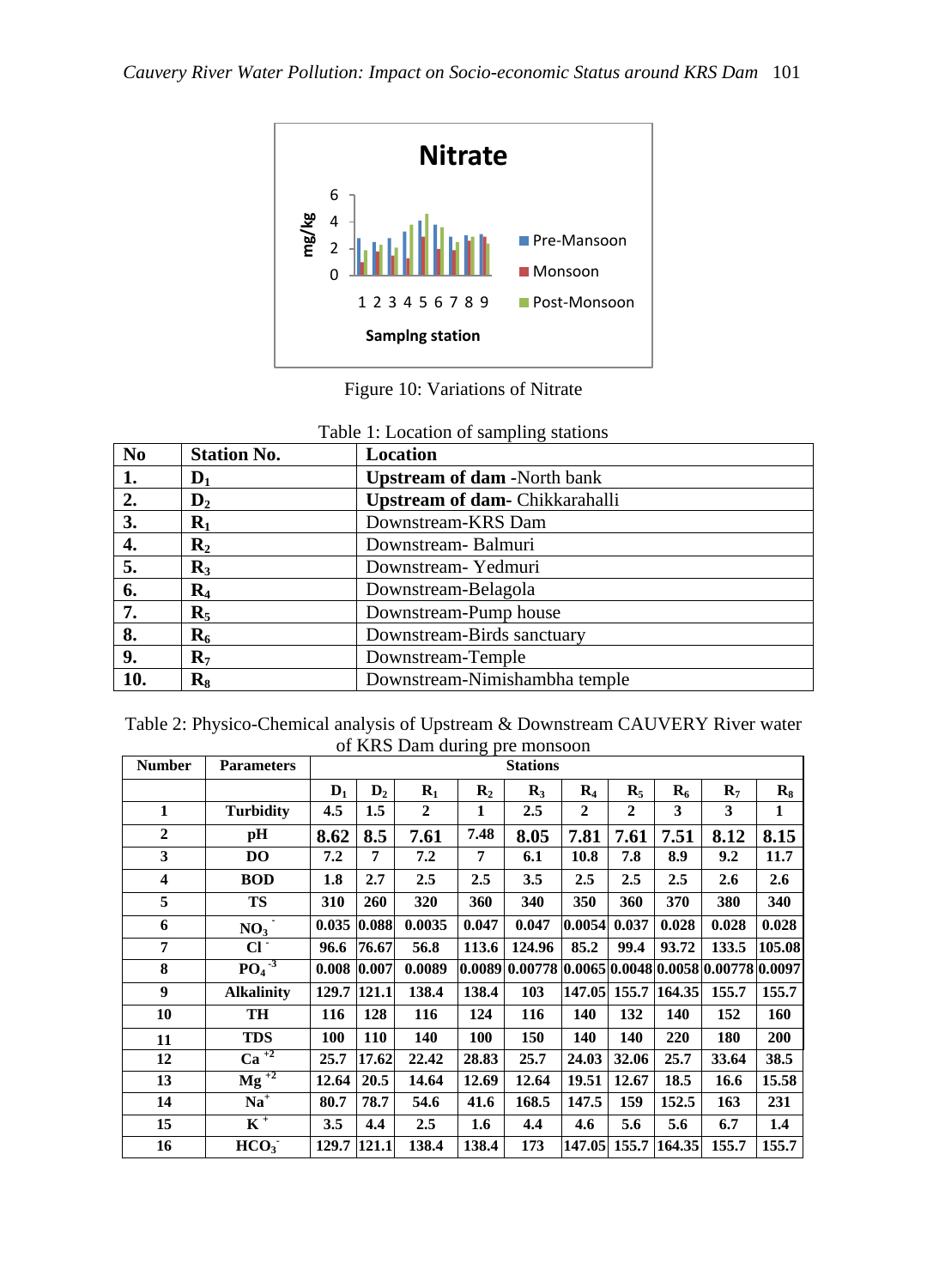| 17       | SO <sub>4</sub>                                                                                                      |                 | $\vert 0.5646 \vert 1.132 \vert 1.0607 \vert 1.15 \vert 1.205 \vert 0.4084 \vert 1.388 \vert 1.535 \vert 0.899 \vert 3.0952 \vert$ |                |  |                                                    |       |
|----------|----------------------------------------------------------------------------------------------------------------------|-----------------|------------------------------------------------------------------------------------------------------------------------------------|----------------|--|----------------------------------------------------|-------|
| Accuracy | $\Sigma_{\text{cations} (meq)}$   5.920   6.100   4.760994   4.331   9.760   9.334   9.698   9.578   10.302   13.281 |                 |                                                                                                                                    |                |  |                                                    |       |
|          | $ Calculation _{\sum_{\text{anions}(meq)}$                                                                           |                 | 4.859   4.170   3.891   5.493   6.382   4.819   5.382   5.366   6.332   5.577                                                      |                |  |                                                    |       |
| $\sim$   | percent                                                                                                              | $0.098$ $0.187$ | 0.100                                                                                                                              | $-0.118$ 0.209 |  | $\mid 0.319 \mid 0.286 \mid 0.281 \mid 0.238 \mid$ | 0.408 |
|          | difference %                                                                                                         |                 |                                                                                                                                    |                |  |                                                    |       |

(All parameters are expressed in mg/l except pH, Turbidity)

Table 3: Physico-Chemical analysis of Upstream & Downstream CAUVERY River water of KRS Dam during post monsoon

| <b>Number</b>           | <b>Parameters</b>                           |                |                |              | $\circ$ .                          | <b>Stations</b> |                                  |                   |              |                                   |                    |
|-------------------------|---------------------------------------------|----------------|----------------|--------------|------------------------------------|-----------------|----------------------------------|-------------------|--------------|-----------------------------------|--------------------|
|                         |                                             | $\mathbf{D}_1$ | $\mathbf{D}_2$ | $R_1$        | $\mathbf{R}_2$                     | $\mathbf{R}_3$  | $\mathbf{R}_4$                   | $\mathbf{R}_{5}$  | $R_6$        | $\mathbf{R}_{7}$                  | $\mathbf{R}_8$     |
| $\mathbf{1}$            | <b>Turbidity</b>                            | 8.4            | 7.2            | 7.2          | 9                                  | 15.2            | 11.2                             | 5.6               | 8.8          | 9.6                               | 21.2               |
| $\overline{2}$          | pH                                          | 8.58           | 8.31           | 8.38         | 8.39                               | 8.51            | 8.54                             | 8.24              | 8.46         | 8.46                              | 8.46               |
| $\overline{\mathbf{3}}$ | D <sub>O</sub>                              | 3.2            | 3.6            | 3.6          | 3.6                                | 3.02            | 2.57                             | 2.42              | 2.99         | 2.99                              | 2.49               |
| $\boldsymbol{4}$        | <b>BOD</b>                                  | 1.5            | 1.5            | $\mathbf{1}$ | $\mathbf{1}$                       | $\mathbf{1}$    | 1.5                              | 1.5               | $\mathbf{1}$ | $\mathbf{1}$                      | $\mathbf{1}$       |
| $\overline{5}$          | <b>TS</b>                                   | 250            | 210            | 290          | 245                                | 250             | 340                              | 300               | 340          | 340                               | 230                |
| 6                       | $\overline{\phantom{a}}$<br>NO <sub>3</sub> | 0.04           | 0.04           | 0.03         | 0.03                               | 0.04            | 0.03                             | 0.02              | 0.04         | 0.04                              | 0.04               |
| $\overline{7}$          | $Cl^{\dagger}$                              | 56.8           | 42.6           | 34.1         | 3.4                                | 34.1            | 34.1                             | 34.1              | 39.8         | 39.8                              | 27                 |
| $\bf 8$                 | $-3$<br>PO <sub>4</sub>                     | 0.04           | 0.04           | 0.03         | 0.03                               | 0.04            | 0.03                             | 0.02              | 0.04         | 0.04                              | 0.04               |
| 9                       | <b>Alkalinity</b>                           | 180            | 140            | 160          | 160                                | 100             | 160                              | 160               | 160          | 160                               | 160                |
| 10                      | TH                                          | 102            | 80             | 84           | 84                                 | 84              | 84                               | 84                | 84           | 84                                | 84                 |
| 11                      | <b>TDS</b>                                  | 190            | 50             | 270          | 205                                | 200             | 300                              | 230               | 320          | 320                               | $\overline{162.5}$ |
| 12                      | $\overline{\mathrm{Ca}^{+2}}$               | 21.6           | 22.5           |              | 20.0520.05                         | 20.05           | 20.05                            | 25.7              | 22.5         | 22.5                              | 26.5               |
| 13                      | $Mg^{12}$                                   | 7.3            | 3.9            | 7.3          | 7.3                                | 7.3             | 7.3                              | 5                 | 5            | 5                                 | 8.3                |
| 14                      | $\overline{Na}^+$                           | 149.5          | 142.5          | 157          | 250                                | 248.5           | 242.5                            | 245.5             | 150.5        | 207                               | 157                |
| 15                      | $K^+$                                       | 11.5           | 12.7           | 12           | 11.8                               | 11.6            | 11.6                             | 13.1              | 12.3         | 12.2                              | 13.7               |
| 16                      | HCO <sub>3</sub>                            | 180            | 140            | 160          | 160                                | 100             | 160                              | 160               | 160          | 160                               | 160                |
| 17                      | $\overline{{\rm SO}_4}^2$                   | 0.19           | 0.19           | 0.12         | 0.13                               | 0.19            | 0.15                             | 0.12              | 0.15         | 0.15                              | 0.145              |
| <b>Accuracy</b>         | $\sum$ cations(meq)                         | 8.472          | 7.9636 8.733   |              | 12.77                              | 12.701          | 12.440 12.702 8.391 10.845 9.181 |                   |              |                                   |                    |
| <b>Calculation</b>      | $\sum$ anions(meq)                          | 4.556682       | 3.500          | 3.587        | 3.584                              | 2.605           | 3.588                            | 3.586 3.749 3.749 |              |                                   | 3.388              |
|                         | percent<br>difference %                     | 0.300          |                |              | $0.389 \mid 0.417 \mid 0.561 \mid$ | 0.659           | 0.552                            |                   |              | $0.559$ $ 0.382 $ 0.486 $ 0.460 $ |                    |

(All parameters are expressed in mg/l except pH, Turbidity)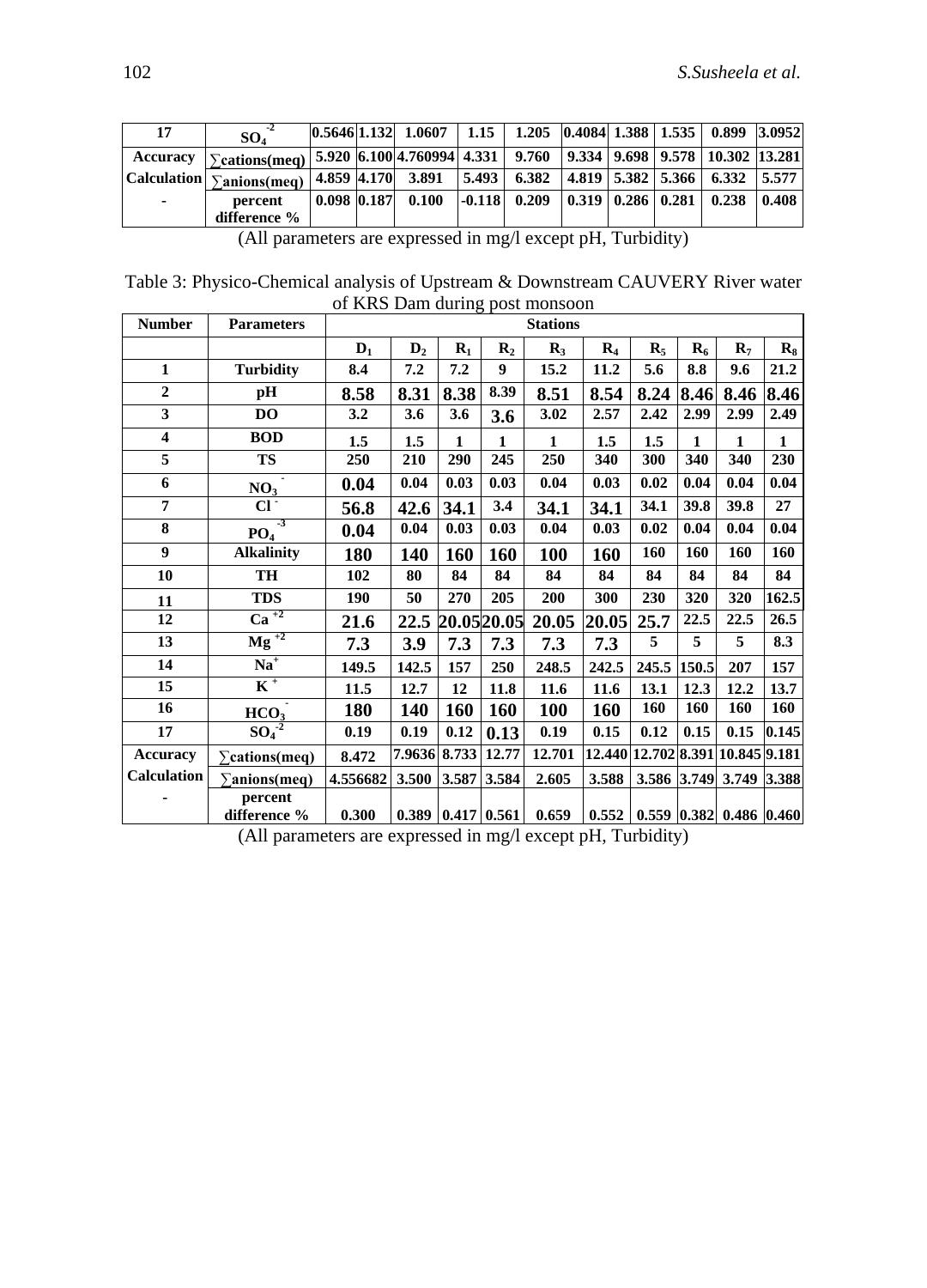| <b>Number</b>           | <b>Parameters</b>                   |                |                |                         |                      | <b>Stations</b>                                                        |                                       |                |       |                  |                |
|-------------------------|-------------------------------------|----------------|----------------|-------------------------|----------------------|------------------------------------------------------------------------|---------------------------------------|----------------|-------|------------------|----------------|
|                         |                                     | $\mathbf{D}_1$ | $\mathbf{D}_2$ | $R_1$                   | $\mathbf{R}_2$       | $\mathbf{R}_3$                                                         | $\mathbf{R}_4$                        | $\mathbf{R}_5$ | $R_6$ | $\mathbf{R}_{7}$ | $\mathbf{R}_8$ |
| $\mathbf{1}$            | <b>Turbidity</b>                    | 6.32           | 4.24           | 2.72                    | 1                    | 2.88                                                                   | 4.44                                  | 6.72           | 4.88  | 4.12             | 4.24           |
| $\overline{2}$          | pH                                  | 7.38           | 7.46           | 7.18                    | 6.82                 | 7.15                                                                   | 7.2                                   | 7.5            | 7.1   | 7.4              | 7.23           |
| $\overline{\mathbf{3}}$ | DO                                  | 4.4            | 5.2            | 5.5                     | 4.8                  | 3.8                                                                    | 5.8                                   | 6.3            | 5.8   | 6.2              | 6.3            |
| $\overline{\mathbf{4}}$ | <b>BOD</b>                          | 0.9            | 0.8            | 0.3                     | 0.3                  | 0.3                                                                    | 0.3                                   | 0.6            | 0.6   | 1.05             | 1.05           |
| 5                       | <b>TS</b>                           | 125            | 100            | 50                      | 50                   | <b>100</b>                                                             | 100                                   | 100            | 100   | 125              | 100            |
| 6                       | NO <sub>3</sub>                     | 4.04           | 1.19           | 0.37                    | 0.38                 | 0.38                                                                   | 0.39                                  | 0.404          | 0.45  | 0.46             | 0.66           |
| $\overline{7}$          | $Cl^{\dagger}$                      | 35.45          | 51.4           | 30.13 33.67             |                      | 31.9                                                                   | 30.13                                 | 26.58 37.22    |       |                  | 49.63 24.815   |
| 8                       | $-3$<br>PO <sub>4</sub>             | 0.184          | 0.16           | 0.16                    | 0.1                  | 0.1                                                                    | 0.091                                 | 0.051          | 0.07  | 0.083            | 0.131          |
| $\boldsymbol{9}$        | <b>Alkalinity</b>                   | 60             | 60             | 60                      | 60                   | 60                                                                     | 60                                    | 60             | 60    | 60               | 60             |
| 10                      | TH                                  | 44             | 37             | 36                      | 36                   | 36                                                                     | 36                                    | 36             | 37    | 38               | 34             |
| 11                      | <b>TDS</b>                          | 75             | 50             | 25                      | 50                   | 50                                                                     | 50                                    | 25             | 50    | 100              | 50             |
| 12                      | $\overline{\mathrm{Ca}^{+2}}$       | 8              | 7.5            | 6.4                     | 6.4                  | 6.4                                                                    | 6.4                                   | 6.4            | 6.4   | 6.4              | 6.4            |
| 13                      | $\overline{\text{Mg}}^{+2}$         | 5.832          | 5.5            | 4.86                    | 4.5                  | 4.5                                                                    | 4.4                                   | 4.26           | 4.4   | 5.346            | 4.374          |
| 14                      | $Na+$                               | 26.6           | 12.8           | 11.3                    | 14.7                 | 11.2                                                                   | 11                                    | 15.2           | 11.4  | 13.1             | 11.7           |
| 15                      | $K^+$                               | 6.4            | 4.2            | 3.5                     | 4.3                  | 3.2                                                                    | 3.1                                   | 3.5            | 3.3   | 3.4              | 3.2            |
| 16                      | HCO <sub>3</sub>                    | 60             | 60             | 60                      | 60                   | 60                                                                     | 60                                    | 60             | 60    | 60               | 60             |
| 17                      | $\overline{{\rm SO}_4}^2$           | 2.4            | 2.8            | 3.6                     | 0.4                  | 0.4                                                                    | 0.91                                  | 0.68           | 1.52  | 2.72             | 2.08           |
| <b>Accuracy</b>         | $\sum$ cations(meq)                 |                |                |                         | 2.1991.4901.3001.438 | 1.258                                                                  | 1.2388 1.420                          |                | 1.261 | 1.415            | 1.269          |
| Calculation             | $\sum \text{anions}(\text{meq})$    |                |                | 2.103 2.514 1.918 1.949 |                      | 1.899                                                                  | $1.860$   $1.754$   $2.073$   $2.448$ |                |       |                  | 1.740          |
|                         | percent difference<br>$\frac{1}{2}$ |                |                |                         |                      | $0.022$ -0.255 -0.192 -0.150 -0.203 -0.200 -0.105 -0.243 -0.267 -0.156 |                                       |                |       |                  |                |

Table 4: Physico-Chemical analysis of Upstream & Downstream CAUVERY River water of KRS Dam during Monsoon

(All parameters are expressed in mg/l except pH, Turbidity)

| Sampling         | pH  | EC           | Ca      | Mg      | Na      | K       | %Organic | Nitrate |
|------------------|-----|--------------|---------|---------|---------|---------|----------|---------|
| station          |     | $(\mu s/cm)$ | (mg/kg) | (mg/kg) | (mg/kg) | (mg/kg) | carbon   | (mg/kg) |
|                  |     |              |         |         |         |         |          |         |
| $\mathbf{D}_1$   | 8.5 | 84           | 4.125   | 1.21    | 7.15    | 1.45    | 0.49     | 1.0     |
| D <sub>2</sub>   | 7.4 | 79           | 3.926   | 1.13    | 7.13    | 1.35    | 0.32     | 1.8     |
| $R_1$            | 7.1 | 71           | 3.152   | 1.10    | 8.42    | 1.10    | 0.36     | 1.5     |
| $\mathbf{R}_2$   | 8.1 | 88           | 2.843   | 0.93    | 8.16    | 1.95    | 0.51     | 1.3     |
| $\mathbf{R}_3$   | 6.4 | 80.1         | 2.74    | 0.85    | 7.90    | 2.10    | 0.45     | 2.9     |
| $\mathbf{R}_4$   | 6.9 | 77.32        | 2.63    | 0.75    | 7.45    | 1.93    | 0.40     | 2.0     |
| $\mathbf{R}_5$   | 8.4 | 59.55        | 2.81    | 0.89    | 8.11    | 1.88    | 0.32     | 1.9     |
| $\mathbf{R}_{6}$ | 7.9 | 82.13        | 2.95    | 0.64    | 7.49    | 1.75    | 0.19     | 2.6     |
| $\mathbf{R}_{7}$ | 7   | 74.13        | 2.45    | 0.73    | 7.28    | 2.65    | 0.63     | 2.9     |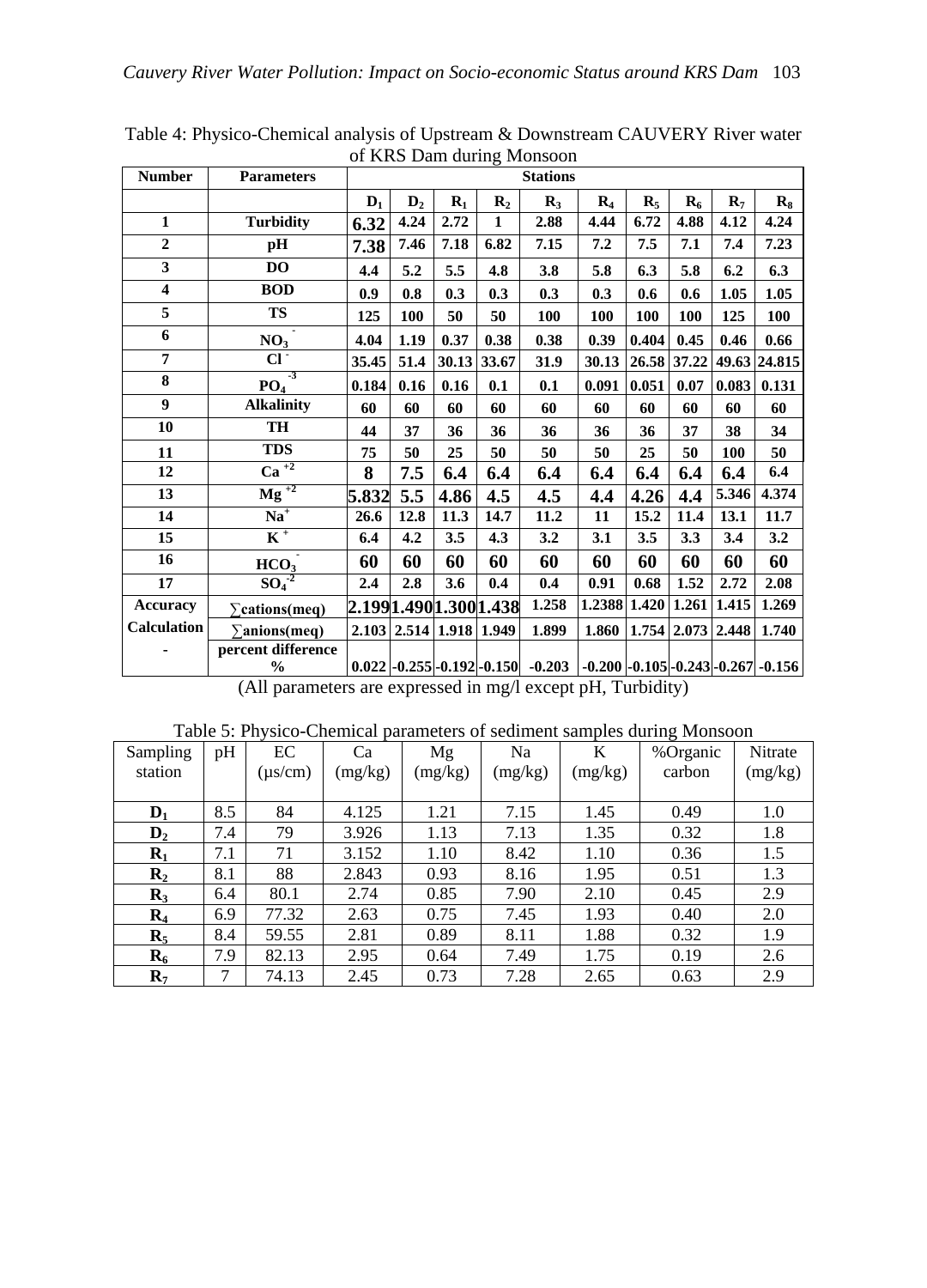| Sampling<br>stations | pH  | EC<br>$(\mu s/cm)$ | Ca<br>(mg/kg) | Mg<br>(mg/kg) | Na<br>(mg/kg) | K<br>(mg/kg) | %Organic<br>carbon | Nitrate<br>(mg/kg) |
|----------------------|-----|--------------------|---------------|---------------|---------------|--------------|--------------------|--------------------|
|                      |     |                    |               |               |               |              |                    |                    |
| P <sub>1</sub>       | 8.6 | 88                 | 6.12          | 1.42          | 12.95         | 7.54         | 0.53               | 2.8                |
| P2                   | 8.4 | 81.3               | 5.83          | 1.25          | 12.48         | 1.38         | 0.2                | 2.5                |
| P <sub>3</sub>       | 7.8 | 77.4               | 6.78          | 1.15          | 11.63         | 1.63         | 0.38               | 2.8                |
| P <sub>4</sub>       | 7.3 | 73                 | 5.34          | 1.3           | 11.45         | 2.10         | 0.56               | 3.3                |
| P <sub>5</sub>       | 6.9 | 80                 | 5.35          | 0.89          | 11.10         | 2.19         | 0.49               | 3.1                |
| P <sub>6</sub>       | 8.5 | 66                 | 4.93          | 0.81          | 12.96         | 1.99         | 0.43               | 3.8                |
| P7                   | 8.9 | 65                 | 5.23          | 0.73          | 11.31         | 1.93         | 0.39               | 2.9                |
| P8                   | 9   | 78                 | 6.54          | 0.69          | 12.56         | 1.81         | 0.20               | 3.0                |
| P <sub>9</sub>       | 7.4 | 85                 | 5.51          | 0.81          | 12.41         | 2.68         | 0.93               | 3.3                |

Table 6: Physico-Chemical parameters of sediment samples in Pre Monsoon

Table 7: Physico -Chemical parameters of sediment samples in Post Monsoon

| Sampling         | pH  | EC           | Ca      | Mg      | Na      | K       | %Organic | Nitrate |
|------------------|-----|--------------|---------|---------|---------|---------|----------|---------|
| stations         |     | $(\mu s/cm)$ | (mg/kg) | (mg/kg) | (mg/kg) | (mg/kg) | carbon   | (mg/kg) |
|                  |     |              |         |         |         |         |          |         |
| $\mathbf{D}_1$   | 8.1 | 86           | 4.361   | 1.42    | 10.95   | 1.54    | 0.53     | 1.9     |
| $\mathbf{D}_2$   | 7.6 | 80.1         | 4.843   | 1.25    | 10.48   | 1.38    | 0.42     | 2.3     |
| $R_1$            | 7   | 76           | 3.65    | 1.15    | 9.63    | 1.63    | 0.38     | 2.1     |
| $\mathbf{R}_2$   | 8.1 | 70.1         | 3.15    | 1.3     | 10.45   | 2.10    | 0.56     | 3.8     |
| $\mathbf{R}_3$   | 6.9 | 82.3         | 4.15    | 0.89    | 9.10    | 2.19    | 0.49     | 4.6     |
| $\mathbf{R}_4$   | 8.1 | 79.9         | 4.32    | 0.81    | 9.96    | 1.99    | 0.43     | 3.6     |
| $\mathbf{R}_5$   | 7.3 | 63.4         | 3.92    | 0.73    | 11.31   | 1.93    | 0.39     | 2.5     |
| $\mathbf{R}_{6}$ | 7.9 | 75.8         | 3.65    | 0.69    | 10.56   | 1.81    | 0.20     | 2.9     |
| $\mathbf{R}_{7}$ | 8.1 | 83.1         | 4.41    | 0.81    | 9.41    | 2.68    | 0.93     | 2.4     |

Table 8: Mean values of Physico-chemical parameters of sediment samples

| Sampling<br>stations | pH  | EC<br>$(\mu s/cm)$ | Ca<br>(mg/kg) | Mg<br>(mg/kg) | Na<br>(mg/kg) | K<br>(mg/kg) | %Organic<br>carbon | Nitrate<br>(mg/kg) |
|----------------------|-----|--------------------|---------------|---------------|---------------|--------------|--------------------|--------------------|
|                      |     |                    |               |               |               |              |                    |                    |
| $D_1$                | 8.4 | 86                 | 4.86          | 1.35          | 10.35         | 3.51         | 0.51               | 1.9                |
| D <sub>2</sub>       | 7.8 | 80.13              | 4.86          | 1.21          | 10.03         | 1.37         | 0.31               | 2.2                |
| $R_1$                | 7.3 | 74.8               | 4.52          | 1.13          | 9.89          | 1.45         | 0.37               | 2.13               |
| $\mathbf{R}_2$       | 7.8 | 77.03              | 3.77          | 1.17          | 10.02         | 2.05         | 0.54               | 2.8                |
| $\mathbf{R}_3$       | 6.7 | 80.8               | 4.08          | 0.87          | 9.36          | 2.16         | 0.47               | 3.53               |
| $\mathbf{R}_4$       | 7.8 | 74.40              | 3.96          | 0.79          | 10.12         | 1.97         | 0.42               | 3.13               |
| $\mathbf{R}_5$       | 8.2 | 62.65              | 3.98          | 0.78          | 10.24         | 1.91         | 0.36               | 2.43               |
| $\mathbf{R}_{6}$     | 8.2 | 78.64              | 4.38          | 0.67          | 10.20         | 1.79         | 0.19               | 2.83               |
| $\mathbf{R}_{7}$     | 7.5 | 80.74              | 4.12          | 0.78          | 9.41          | 2.67         | 0.83               | 2.86               |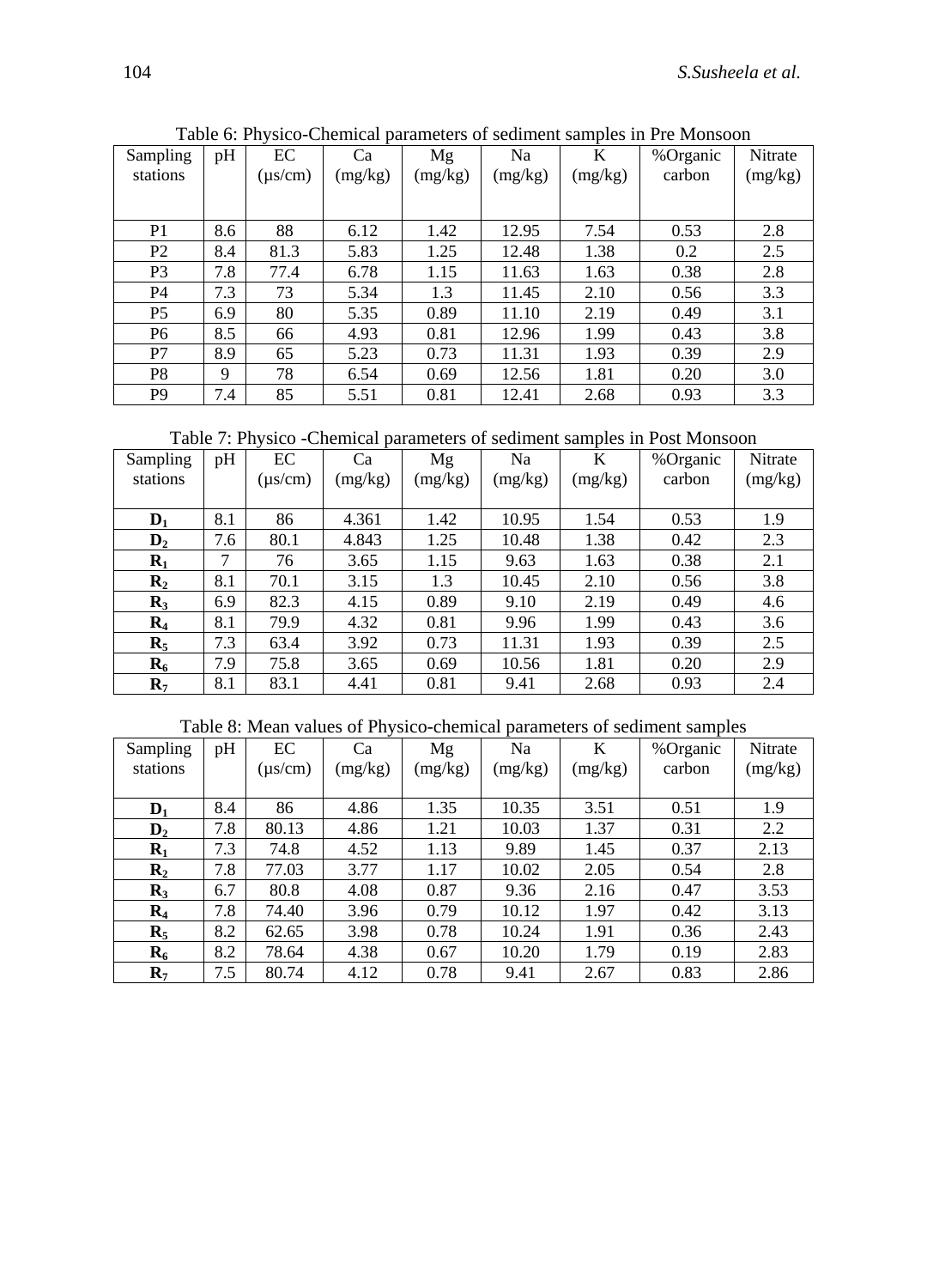| <b>Sampling</b>  | Copper | <b>Chromium</b> | Lead | Zinc | <b>Nickel</b> | Iron |
|------------------|--------|-----------------|------|------|---------------|------|
| <b>Stations</b>  |        |                 |      |      |               |      |
| $\mathbf{D}_1$   | 5.1    | 3.0             | 34.3 | 25.6 | 32.8          | 3384 |
| $\mathbf{D}_2$   | 4.2    | 3.6             | 32.5 | 27.1 | 37.3          | 3876 |
| $\mathbf{R}_1$   | 4.5    | 2.9             | 40.2 | 30.9 | 40.8          | 4123 |
| $\mathbf{R}_2$   | 7.86   | 3.8             | 29.1 | 37.4 | 45.2          | 3693 |
| $\mathbf{R}_3$   | 8.3    | 4.8             | 30.5 | 23.4 | 36.7          | 3742 |
| $\mathbf{R}_4$   | 8.5    | 3.3             | 24.3 | 31.5 | 44.5          | 3816 |
| $\mathbf{R}_5$   | 9.4    | 4.1             | 37.6 | 40.3 | 33.4          | 4523 |
| $\mathbf{R}_{6}$ | 8.7    | 3.6             | 35.4 | 38.7 | 36.1          | 3415 |
| $\mathbf{R}_{7}$ | 9.8    | 3.9             | 38.7 | 41.2 | 39.8          | 3964 |

Table 9: Total Heavy metal Concentration in Cauvery river Sediments (mg/kg)

Table 10: Correlation matrix between Physico-Chemical parameters of Monsoon season

|         | pH         | EC        | Ca        | Mg        | Na        | K       | O.C     | Nitrate |
|---------|------------|-----------|-----------|-----------|-----------|---------|---------|---------|
| pH      |            |           |           |           |           |         |         |         |
| EC      | $-0.00142$ |           |           |           |           |         |         |         |
| Ca      | 0.428547   | 0.27560   | 1         |           |           |         |         |         |
| Mg      | 0.293365   | 0.06491   | 0.8302    |           |           |         |         |         |
| Na      | $-0.02671$ | $-0.3330$ | $-0.4012$ | 0.01142   | 1         |         |         |         |
| K       | $-0.26593$ | $-0.0199$ | $-0.7295$ | $-0.7132$ | $-0.1554$ | 1       |         |         |
| O.C     | $-0.19436$ | 0.19877   | $-0.1922$ | 0.08649   | $-0.1123$ | 0.55787 |         |         |
| Nitrate | $-0.61686$ | $-0.1536$ | $-0.6338$ | $-0.7670$ | $-0.1461$ | 0.66913 | 0.00532 |         |

Table 11: Correlation matrix between Physico-Chemical parameters of Pre-Monsoon season

|         | season     |            |           |            |            |            |          |         |  |
|---------|------------|------------|-----------|------------|------------|------------|----------|---------|--|
|         | pH         | EC         | Ca        | Mg         | Na         | K          | O.C      | Nitrate |  |
| pH      |            |            |           |            |            |            |          |         |  |
| EC      | $-0.26018$ |            |           |            |            |            |          |         |  |
| Ca      | 0.220713   | 0.491227   |           |            |            |            |          |         |  |
| Mg      | $-0.18301$ | 0.446565   | 0.252335  |            |            |            |          |         |  |
| Na      | 0.525847   | 0.293776   | 0.143502  | 0.09132    |            |            |          |         |  |
| K       | 0.151145   | 0.537908   | 0.136969  | 0.491417   | 0.419139   |            |          |         |  |
| O.C     | $-0.57604$ | 0.288966   | $-0.3524$ | $-0.01003$ | $-0.03257$ | 0.29701    |          |         |  |
| Nitrate | $-0.22422$ | $-0.44466$ | $-0.607$  | $-0.41495$ | 0.138086   | $-0.13338$ | 0.438889 | 1       |  |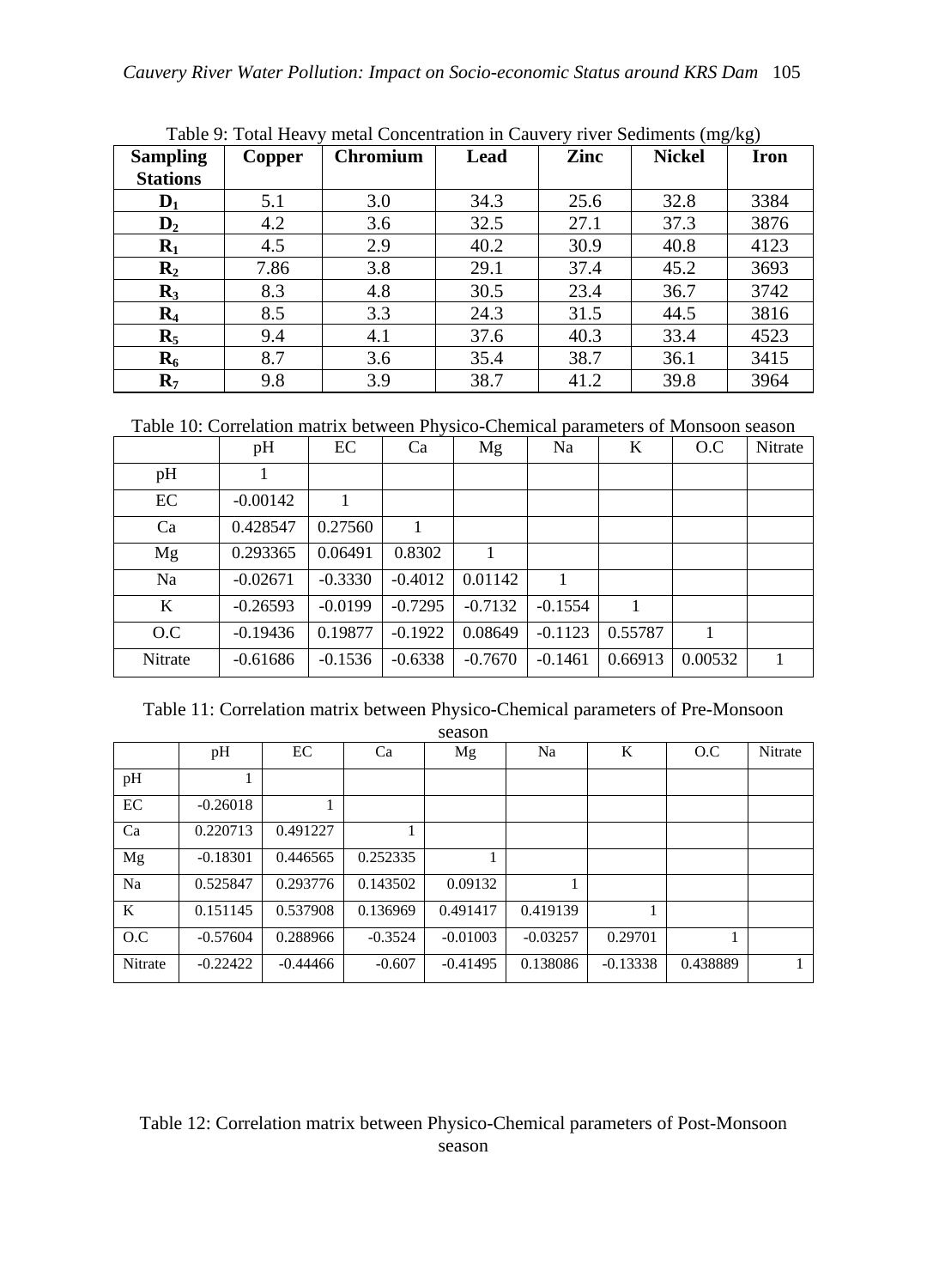|         | pH         | EC         | Ca         | Mg         | Na         | K        | O.C        | <b>Nitrate</b> |
|---------|------------|------------|------------|------------|------------|----------|------------|----------------|
| pH      |            |            |            |            |            |          |            |                |
| EC      | 0.209469   |            |            |            |            |          |            |                |
| Ca      | 0.0538     | 0.611906   |            |            |            |          |            |                |
| Mg      | 0.129136   | 0.262181   | 0.024272   |            |            |          |            |                |
| Na      | 0.298495   | $-0.49505$ | $-0.09681$ | 0.173823   |            |          |            |                |
| K       | 0.171554   | 0.010546   | $-0.14433$ | $-0.51231$ | $-0.51125$ |          |            |                |
| O.C     | 0.330349   | 0.359715   | 0.258472   | 0.112333   | $-0.39457$ | 0.691305 |            |                |
| Nitrate | $-0.14955$ | $-0.05543$ | $-0.28192$ | $-0.26886$ | $-0.43719$ | 0.430645 | $-0.04792$ |                |

|               | Copper     | Chromium   | Lead       | Zinc     | Nickel     | Iron |
|---------------|------------|------------|------------|----------|------------|------|
| Copper        |            |            |            |          |            |      |
| Chromium      | 0.591992   |            |            |          |            |      |
| Lead          | $-0.11036$ | $-0.14137$ |            |          |            |      |
| Zinc          | 0.647248   | 0.060342   | 0.339233   |          |            |      |
| <b>Nickel</b> | 0.106049   | $-0.14413$ | $-0.47724$ | 0.176395 |            |      |
| Iron          | 0.171172   | 0.1932     | 0.371396   | 0.343809 | $-0.00382$ |      |

Table 13: Correlation matrix between Heavymetals

#### **5 Conclusion**

The present study provides simple representation complex of variables (physical, biological and chemical) that govern the overall water quality of surface water that are intended for potable use. It indicates that during monsoon few of the water quality parameters like phosphate, nitrate (in upstream), EC, total hardness and TDS (in downstream) is more which is due to release of agricultural runoff, domestic waste water and industrial effluent into the river. Water is non-alkaline water and it is suitable for water pipe line, Because of total hardness was higher than alkalinity, The above data on the water quality parameters of Cauvery River clearly showed that river water is safe for drinking water supply, fishery, irrigation, and industrial purposes, as most of the parameters are found within the permissible limits. The results of the physico-chemical variables investigated from sediments of Cauvery River indicated that most of the parameters did not exceed the safe limits. The mean pH of the river was still basic. Cauvery River is a good example of a site where contributions of pollutants both from natural (lithogenic) sources and anthropogenic activities. The major sources of pollution of the Cauvery River are the industrial effluents, return flows, agricultural runoff, municipal and domestic sewage besides pedogenic background contributions. During the study period, the sediment samples during Monsoon season showed significantly lower values than Pre-Monsoon and Post-Monsoon season samples. The main reason behind the lower concentration during the Monsoon season is the dilution factor with the pollutant. The physico-chemical analysis of sediment samples of Cauvery River showed an optimum pH in the suitable range for most of the biological life because the reactions in the neutral range to slightly alkaline is most favourable. Electrical Conductivity (EC)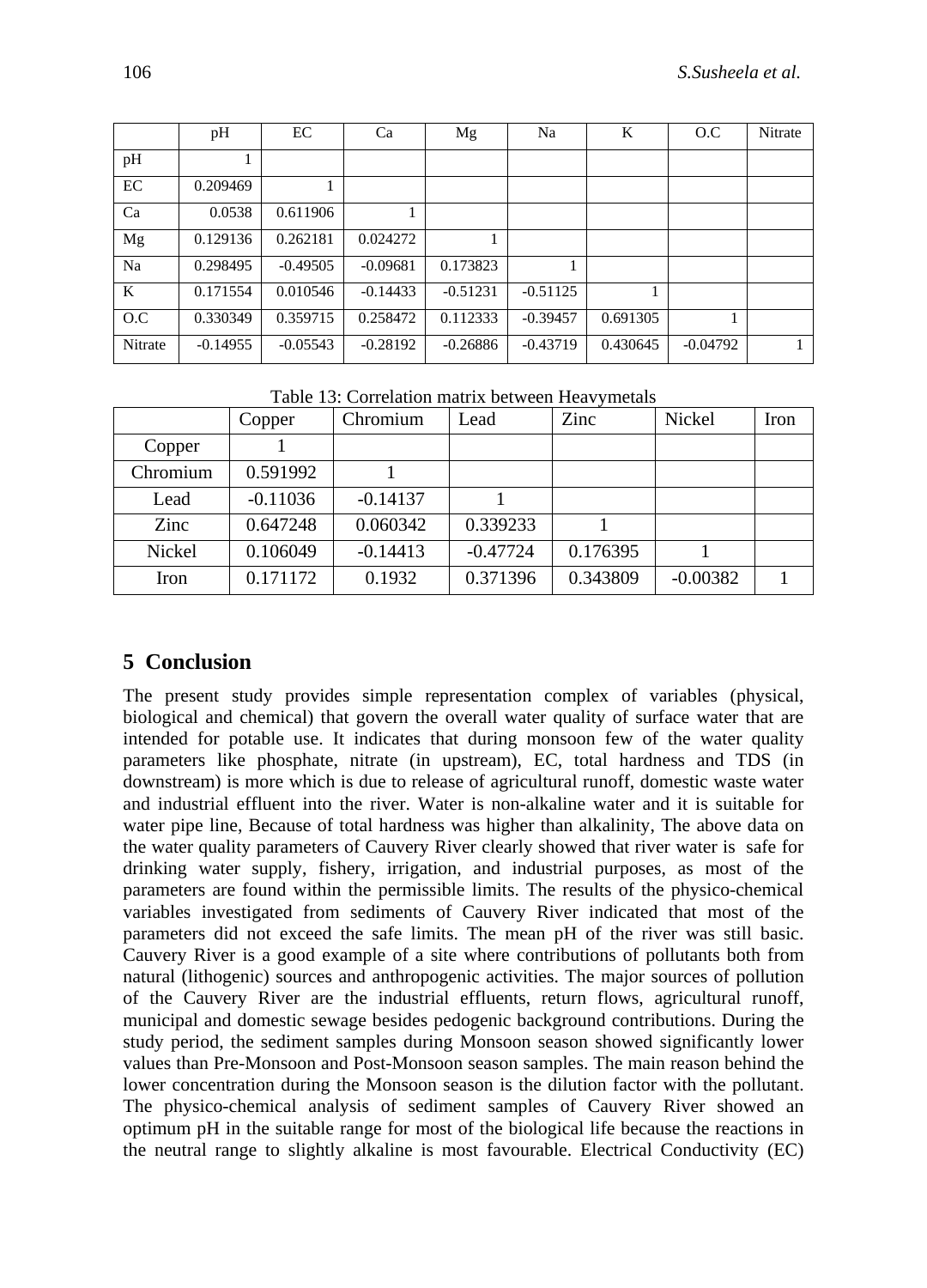indicates the presence of significant amounts of anions and cations and during the present study. Electrical Conductivity values of sediment samples were found to be in unsafe range. The organic carbon (%) recorded during the study period, suggested that river is getting organic loads from sewage water which is directly mixing into the river.

#### **References**

- [1] Abbas, F. M., Alkarkh, Norli, I., Aness, A., & Azhar mat, E.. "Analysis of heavy metal concentrations in sediments of selected estuaries of Malaysia—a statistical assessment". *Environmental Monitoring and Assessment,* **153**, (2009)*,* 179–185.
- [2] APHA, "Standard Methods for the Examination of Water and Wastewater",  $(20<sup>th</sup>$ Ect.) APHA, AWWA, WPCF, New York (1999).
- [3] Bhargava, D. S. Use of a water quality index for river classification and zoning of the Ganga river. *Environmental Pollution* B6, (1983), 51–67.
- [4] Boyacioglu Hulya, "Development of water quality index based on a Europian classification scheme", *Journal water SA Vol.* **33***, No.1-,* (2007), *p 101-106.*
- [5] Charu Parashar, Neelam Verma, Savita Dixit and Rajneesh Shrivastava, "Multivariate analysis of drinking water quality parameters in Bhopal", *journal Environmental Monitoring and Assessment* **140**(1-3)*,* (2007), *p 119-122.*
- [6] Cude, C. Oregon water quality index: "A tool for evaluating water quality management effectiveness". J*. of the American Water Resources Assoc, 37(1),* (2001), *125–137.*
- [7] Dojlido Jan , Raniszewski Janusz and Woyciechowska Jolanta ( 1994) ,Water quality index applied to rivers in the Vistula river basin in Poland *Environmental Monitoring and Assessment,* **33**(1)(2001)
- [8] Hasalam, S. M. "River Pollution An Ecological Perspective", Belhaven Press (1991), Great Britain.
- [9] Hooda S.and Kaur S., "Laboratory Manual for Environmental chemistry," S. Chand LTD., Ram Nagar, NEW DELHI, India, (1999).
- [10] Huang, W., Campredon, R., Abrao, J. J., Bernat, M., & Latouche, C. Variation of heavy metals in recent sediments from Piratininga Lagoon (Brazil). *Environmental Geology* **23**, (1994), 241–247.
- [11] ISI .Indian Standard Institute. Drinking Water Specifications.New Delhi, India. (1991).
- [12] Jingsheng Chen, Gao Xuemin, He Dawei and Xia Xinghui,, "Nitrogen contamination in the Yangtze River system, China" *J. of Hazardous Materials* **73***, I.2,* (2000), *P. 107-113.*
- [13] Kataria, HC, Iqbal SA, Shandilya AK, "Limno-chemical studies of Tawa reservoir" *Indian J Environ Prot,* **16**(11), (1996), 841-846
- [14] Klavins. M., Briede. A., Rodinov. V., Kokorite. I., Parele, E., & Klavina, I. Heavy metals in river of Lativa. *The Science of the Total Environment*, **262**, (2000), 175– 183.
- [15] Lapaquellerie, Y., Jouanneau, J. M., Maillet, N., & Latouche, C. Cadmium pollution in sediments of the Lot river (France): Estimate of the mass of Cadmium. *Environmental Technolog* **16**, (1995).*,* 1145–1154.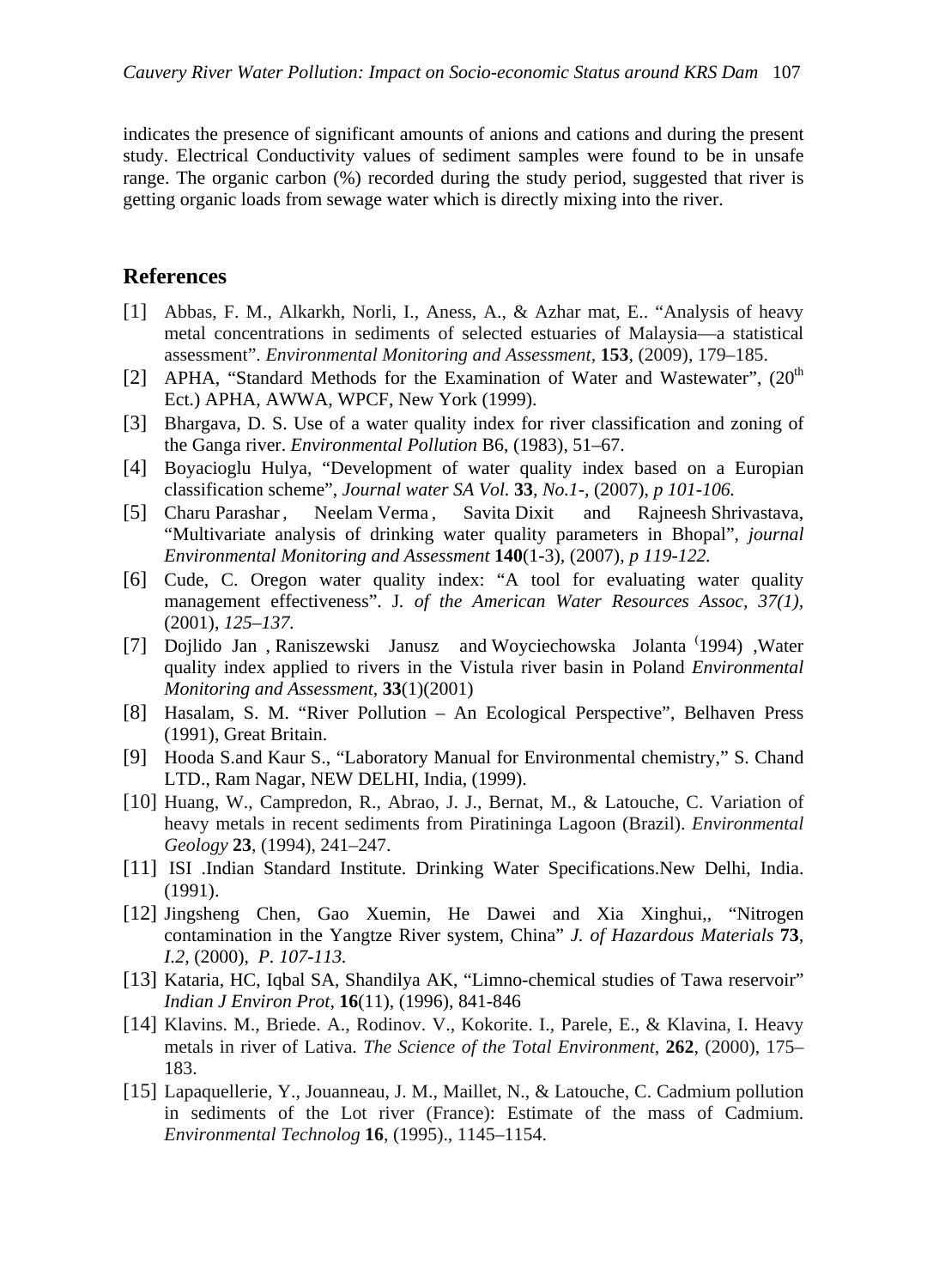- [16] Lietz, W., & Galling, G. Metals from sediments. *Water Research* **23**, (1989). 247– 252.
- [17] Liou SM, Lien S. and Wang SH. "Generalized water quality index for Taiwan". *Environ. Monit. Assess.* **96***,* (2004), *36-52*
- [18] Lokesh K.S. Studies on Heavy Metals in water and sediments of River Hindon-Tributary of River Yamuna, (1996) Ph.D. Thesis.
- [19] Macfarlane, G. R., & Burchett, M. D. Cellular distribution of Cu, Pb and Zn in the grey mangrove Avicenniamarina (Frorsk.) Vierh. *Aquatic Botany,* **68**, (2000), 45– 59.
- [20] Madhyastha, M. N., Rekha, P. D., & Shashikumar, K. C. "Impact of anthropogenic activitieson the river water quality along pilgrimage centres at Dakshina Kannada". *Journal of Human Ecology,* **10**(1),(1999), *29–34*
- [21] Morris, G.L., Fan, J., "Reservoir Sedimentation Handbook: Design and Management of Dams, Reservoirs, and Watershed for Sustainable Use", *McGraw-Hill, New York*. (1998) Pp704.
- [22] Pandey, M., & Sundaram, S. M. "Trend of water quality of river Ganga at Varanasi using WQI approach". *International Journal of Ecology and Environmental Science*  **28***,* (2002), *139–142.* New Delhi: International Scientific Publications.
- [23] Paramasivam, M. and A. Srinivasan. Changes in algal flora due topollution in Cauvery river. *Ind. J. Environ. Hlth,,* **23***,* (1981), *222-238.*
- [24] Pardo, R., Barrado, E., Perez, L., & Vega, M. Determination and speciation of heavy metal in sediments of the Pisuerga River. *Water Research ,* **24**(3), (1990), 373–379.
- [25] Raczynska M. , Zurawska J. , C.Chojnacki J. The Problem Of Quality Assessment Of Surface Lotic Waters As Exemplified By Rivers Tywa And Rurzyca, *Electronic Journal Of Polish Agricultural Universities (*2000), **3**(1)
- [26] Ranu Gadh, S.N. Tandon . Speciation of metals in Yamuna river sediments. *The Science of the Total Environment,* **136**, (1993), Pages 229-242.
- [27] Salomonos, W., & Forstner, U. *Metals in the Hydrosphere* (1984). pp. 349. Springer-verlag.
- [28] Santosh M. Avvannavar *&* S. Shrihari, " Evaluation of water quality index for drinking purposes for river Netravathi, Mangalore, South India, *j. Environ. Monit. Assess;* (2007), *DOI 10.1007/s10661–007–9977–7*
- [29] Singh, K. P., Mohan, D., Sinha, S., & Dalwani, R. Impact assessment of treated/untreated wastewater toxicants discharges by sewage treatment plants on health, agricultural, and environmental quality in the wastewater disposal area. *Chemosphere,* **55**, (2004) 227–255.
- [30] Tessier, A., Campbell, P. G. C., & Bisson, M. Seqeuntial extraction procedure for the speciation of particulate traces metals. *Analytical Chemistry,* **51**(7), (1979) 844– 851.
- [31] Trivedy R.K and Goel P K., "Chemical and biological methods for water pollution studies", (Enviromedia, Karad, Maharashtra, India) (1986)
- [32] Upadhyay, A. K., Gupta, K. K., Surcar, J. K., Deb, M. K., & Mundhara, G. L. Heavy metals in freshly deposited sediments of the river Subarnarekha, India: An example of lithogenic and anthropogenic effects. *Environmental Geology*, **50**, (2006) 397–403.